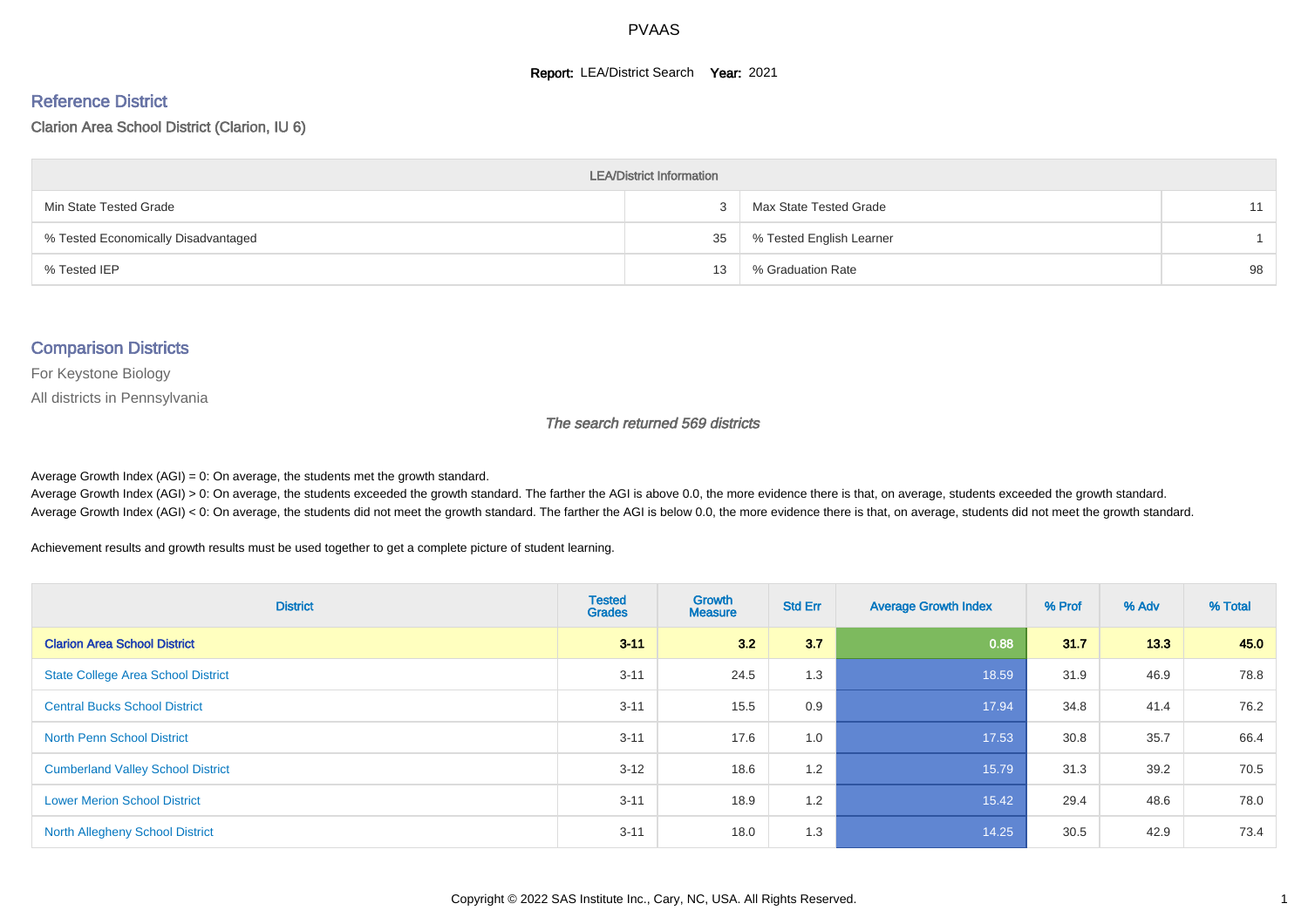| <b>District</b>                               | <b>Tested</b><br><b>Grades</b> | Growth<br><b>Measure</b> | <b>Std Err</b> | <b>Average Growth Index</b> | % Prof | % Adv | % Total |
|-----------------------------------------------|--------------------------------|--------------------------|----------------|-----------------------------|--------|-------|---------|
| <b>Clarion Area School District</b>           | $3 - 11$                       | 3.2                      | 3.7            | 0.88                        | 31.7   | 13.3  | 45.0    |
| <b>Dallastown Area School District</b>        | $3 - 11$                       | 19.9                     | 1.4            | 14.14                       | 36.8   | 34.2  | 71.0    |
| <b>Spring-Ford Area School District</b>       | $3 - 11$                       | 16.6                     | 1.2            | 14.02                       | 30.4   | 45.3  | 75.7    |
| <b>Colonial School District</b>               | $3 - 11$                       | 22.1                     | 1.6            | 13.55                       | 27.2   | 43.5  | 70.6    |
| <b>Souderton Area School District</b>         | $3 - 11$                       | 18.5                     | 1.4            | 12.86                       | 39.2   | 31.2  | 70.4    |
| <b>Tyrone Area School District</b>            | $3 - 12$                       | 29.2                     | 2.3            | 12.86                       | 36.6   | 29.1  | 65.7    |
| <b>Council Rock School District</b>           | $3 - 11$                       | 13.5                     | 1.1            | 12.27                       | 32.0   | 35.4  | 67.4    |
| <b>Littlestown Area School District</b>       | $3 - 11$                       | 28.7                     | 2.4            | 11.83                       | 38.4   | 29.3  | 67.7    |
| <b>Warwick School District</b>                | $3 - 11$                       | 21.7                     | 1.8            | 11.76                       | 27.7   | 36.3  | 64.0    |
| <b>Hempfield School District</b>              | $3 - 11$                       | 13.4                     | 1.3            | 10.53                       | 29.9   | 36.8  | 66.7    |
| <b>Derry Township School District</b>         | $3 - 10$                       | 20.1                     | 2.0            | 10.20                       | 32.8   | 46.9  | 79.7    |
| <b>Loyalsock Township School District</b>     | $3 - 12$                       | 26.7                     | 2.7            | 9.92                        | 36.8   | 35.1  | 71.9    |
| New Hope-Solebury School District             | $3 - 11$                       | 28.8                     | 2.9            | 9.77                        | 31.6   | 50.0  | 81.6    |
| <b>Delaware Valley School District</b>        | $3 - 11$                       | 15.7                     | 1.6            | 9.62                        | 36.7   | 32.1  | 68.8    |
| Fox Chapel Area School District               | $3 - 11$                       | 17.6                     | 1.9            | 9.47                        | 22.9   | 52.0  | 74.9    |
| <b>Wayne Highlands School District</b>        | $3 - 11$                       | 22.5                     | 2.5            | 9.16                        | 33.8   | 40.4  | 74.2    |
| <b>Unionville-Chadds Ford School District</b> | $3 - 11$                       | 15.8                     | 1.7            | 9.12                        | 31.2   | 48.0  | 79.2    |
| Palmyra Area School District                  | $3 - 11$                       | 16.2                     | 1.8            | 9.02                        | 38.8   | 34.0  | 72.8    |
| <b>Marple Newtown School District</b>         | $3 - 11$                       | 20.6                     | 2.3            | 8.95                        | 31.1   | 42.7  | 73.8    |
| <b>Central York School District</b>           | $3 - 12$                       | 12.9                     | 1.5            | 8.64                        | 31.4   | 24.1  | 55.5    |
| <b>Saucon Valley School District</b>          | $3 - 11$                       | 18.9                     | 2.2            | 8.48                        | 26.0   | 39.6  | 65.6    |
| <b>Southern York County School District</b>   | $3 - 11$                       | 15.5                     | 1.8            | 8.48                        | 37.6   | 29.2  | 66.8    |
| <b>Upper Darby School District</b>            | $3-12$                         | 11.2                     | 1.4            | 8.28                        | 23.8   | 11.8  | 35.6    |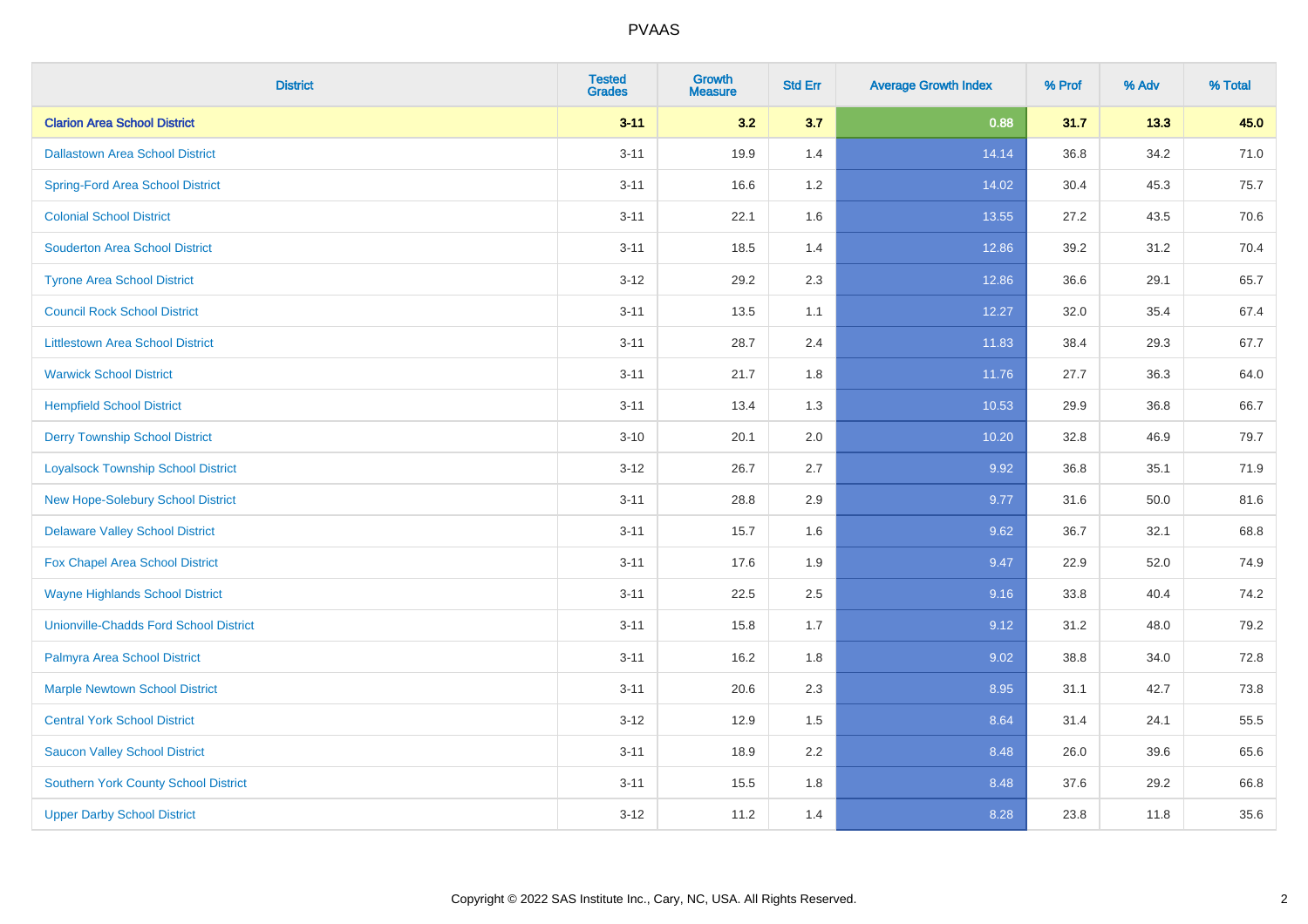| <b>District</b>                           | <b>Tested</b><br><b>Grades</b> | <b>Growth</b><br><b>Measure</b> | <b>Std Err</b> | <b>Average Growth Index</b> | % Prof | % Adv | % Total |
|-------------------------------------------|--------------------------------|---------------------------------|----------------|-----------------------------|--------|-------|---------|
| <b>Clarion Area School District</b>       | $3 - 11$                       | 3.2                             | 3.7            | 0.88                        | 31.7   | 13.3  | 45.0    |
| <b>Collegium Charter School</b>           | $3 - 10$                       | 21.2                            | 2.6            | 8.18                        | 25.4   | 16.4  | 41.8    |
| <b>Peters Township School District</b>    | $3 - 11$                       | 14.1                            | 1.7            | 8.16                        | 35.2   | 41.6  | 76.8    |
| <b>Upper Saint Clair School District</b>  | $3 - 11$                       | 13.8                            | 1.8            | 7.86                        | 32.2   | 44.5  | 76.7    |
| <b>Mifflin County School District</b>     | $3 - 11$                       | 12.3                            | 1.6            | 7.69                        | 35.1   | 15.1  | 50.3    |
| <b>East Penn School District</b>          | $3 - 11$                       | 8.9                             | 1.2            | 7.61                        | 32.8   | 26.4  | 59.2    |
| <b>Manheim Township School District</b>   | $3 - 12$                       | 10.9                            | 1.5            | 7.51                        | 30.9   | 31.0  | 61.9    |
| <b>Mountain View School District</b>      | $3 - 11$                       | 24.2                            | 3.4            | 7.20                        | 45.8   | 37.3  | 83.0    |
| <b>Danville Area School District</b>      | $3 - 11$                       | 18.4                            | 2.6            | 7.19                        | 32.0   | 46.1  | 78.1    |
| <b>Upper Merion Area School District</b>  | $3 - 11$                       | 14.0                            | 2.0            | 7.15                        | 34.4   | 32.6  | 67.0    |
| <b>Whitehall-Coplay School District</b>   | $3 - 11$                       | 11.8                            | 1.7            | 7.06                        | 32.3   | 21.7  | 54.0    |
| <b>Camp Hill School District</b>          | $3-12$                         | 20.7                            | 2.9            | 7.00                        | 32.3   | 41.4  | 73.7    |
| <b>Methacton School District</b>          | $3 - 11$                       | 11.0                            | 1.6            | 6.94                        | 36.0   | 33.6  | 69.6    |
| <b>Millcreek Township School District</b> | $3 - 11$                       | 9.1                             | 1.4            | 6.61                        | 34.5   | 30.1  | 64.6    |
| <b>Neshaminy School District</b>          | $3 - 11$                       | 8.6                             | 1.3            | 6.56                        | 31.3   | 23.9  | 55.2    |
| <b>Manheim Central School District</b>    | $3 - 11$                       | 12.8                            | 2.0            | 6.52                        | 27.8   | 35.4  | 63.2    |
| <b>Cocalico School District</b>           | $3 - 11$                       | 12.3                            | 1.9            | 6.48                        | 28.2   | 32.3  | 60.5    |
| <b>Armstrong School District</b>          | $3 - 11$                       | 9.8                             | 1.6            | 6.22                        | 32.8   | 24.6  | 57.4    |
| <b>Tuscarora School District</b>          | $3 - 11$                       | 13.4                            | 2.2            | 6.20                        | 37.1   | 26.3  | 63.4    |
| <b>Franklin Regional School District</b>  | $3 - 11$                       | 11.3                            | 1.8            | 6.13                        | 30.0   | 35.0  | 65.0    |
| <b>Agora Cyber Charter School</b>         | $3 - 11$                       | 14.6                            | 2.4            | 6.03                        | 24.7   | 19.5  | 44.2    |
| <b>Indiana Area School District</b>       | $3 - 11$                       | 12.0                            | 2.0            | 5.98                        | 30.0   | 30.4  | 60.3    |
| <b>Punxsutawney Area School District</b>  | $3 - 11$                       | 15.8                            | 2.7            | 5.83                        | 18.6   | 29.0  | 47.6    |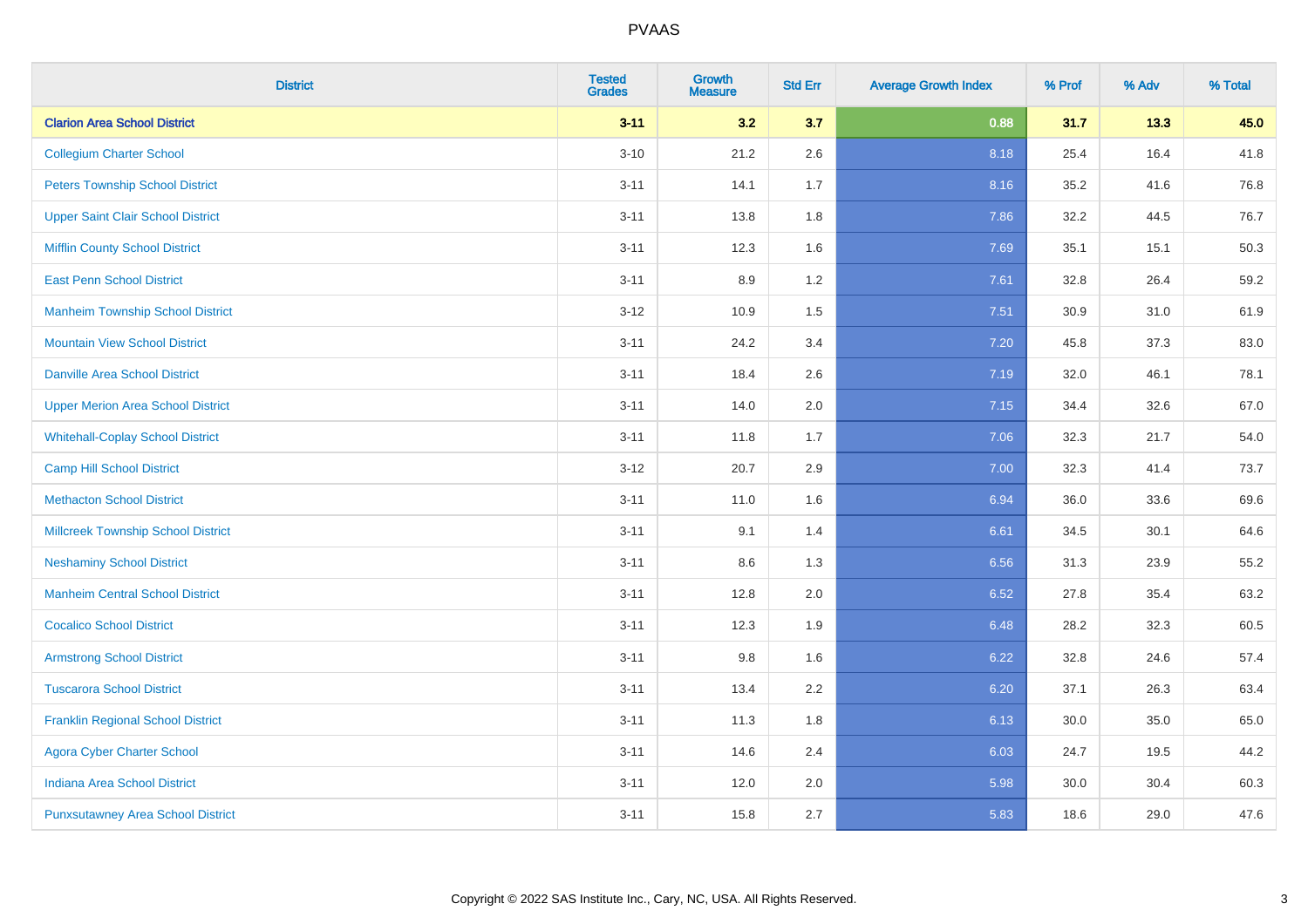| <b>District</b>                              | <b>Tested</b><br><b>Grades</b> | <b>Growth</b><br><b>Measure</b> | <b>Std Err</b> | <b>Average Growth Index</b> | % Prof | % Adv | % Total |
|----------------------------------------------|--------------------------------|---------------------------------|----------------|-----------------------------|--------|-------|---------|
| <b>Clarion Area School District</b>          | $3 - 11$                       | 3.2                             | 3.7            | 0.88                        | 31.7   | 13.3  | 45.0    |
| <b>Blue Mountain School District</b>         | $3 - 10$                       | 12.2                            | 2.1            | 5.81                        | 30.7   | 26.1  | 56.8    |
| <b>Harbor Creek School District</b>          | $3 - 11$                       | 13.4                            | 2.3            | 5.80                        | 34.5   | 40.7  | 75.2    |
| <b>Pequea Valley School District</b>         | $3 - 11$                       | 18.0                            | 3.1            | 5.74                        | 29.2   | 37.5  | 66.7    |
| Lampeter-Strasburg School District           | $3 - 12$                       | 11.0                            | 1.9            | 5.69                        | 35.4   | 32.3  | 67.7    |
| <b>Hermitage School District</b>             | $3 - 12$                       | 14.0                            | 2.5            | 5.59                        | 34.0   | 27.0  | 61.0    |
| <b>Pine-Richland School District</b>         | $3 - 11$                       | 9.3                             | 1.7            | 5.56                        | 42.3   | 35.8  | 78.1    |
| <b>Lake-Lehman School District</b>           | $3 - 11$                       | 14.9                            | 2.8            | 5.34                        | 25.8   | 22.5  | 48.3    |
| Penns Valley Area School District            | $3 - 12$                       | 14.1                            | 2.6            | 5.33                        | 29.6   | 23.3  | 52.9    |
| <b>Avon Grove School District</b>            | $3 - 10$                       | 7.6                             | 1.4            | 5.29                        | 33.7   | 33.2  | 67.0    |
| <b>Cornwall-Lebanon School District</b>      | $3 - 11$                       | 8.2                             | 1.6            | 5.24                        | 28.0   | 20.5  | 48.6    |
| <b>West Branch Area School District</b>      | $3 - 11$                       | 17.0                            | 3.3            | 5.20                        | 47.1   | 19.1  | 66.2    |
| <b>Fleetwood Area School District</b>        | $3 - 10$                       | 10.4                            | 2.0            | 5.19                        | 31.7   | 25.8  | 57.5    |
| <b>Pennridge School District</b>             | $3 - 10$                       | 7.4                             | 1.5            | 5.10                        | 32.0   | 27.6  | 59.6    |
| Pen Argyl Area School District               | $3 - 12$                       | 12.8                            | 2.5            | 5.10                        | 28.5   | 23.8  | 52.3    |
| <b>Berlin Brothersvalley School District</b> | $3 - 11$                       | 19.6                            | 4.0            | 4.93                        | 28.3   | 41.3  | 69.6    |
| <b>Easton Area School District</b>           | $3 - 12$                       | 6.3                             | 1.3            | 4.91                        | 24.1   | 13.0  | 37.1    |
| <b>Quaker Valley School District</b>         | $3 - 11$                       | 12.2                            | 2.5            | 4.90                        | 39.5   | 26.4  | 65.9    |
| <b>Belle Vernon Area School District</b>     | $3 - 11$                       | 11.1                            | 2.3            | 4.88                        | 31.6   | 25.4  | 57.1    |
| <b>Lehighton Area School District</b>        | $3 - 11$                       | 11.4                            | 2.4            | 4.84                        | 30.5   | 24.9  | 55.3    |
| <b>Iroquois School District</b>              | $3 - 11$                       | 13.6                            | 2.8            | 4.83                        | 33.3   | 16.0  | 49.4    |
| <b>Penn Manor School District</b>            | $3 - 11$                       | 7.1                             | 1.5            | 4.82                        | 26.7   | 20.5  | 47.2    |
| <b>Lakeland School District</b>              | $3 - 11$                       | 13.3                            | 2.8            | 4.80                        | 22.2   | 21.2  | 43.4    |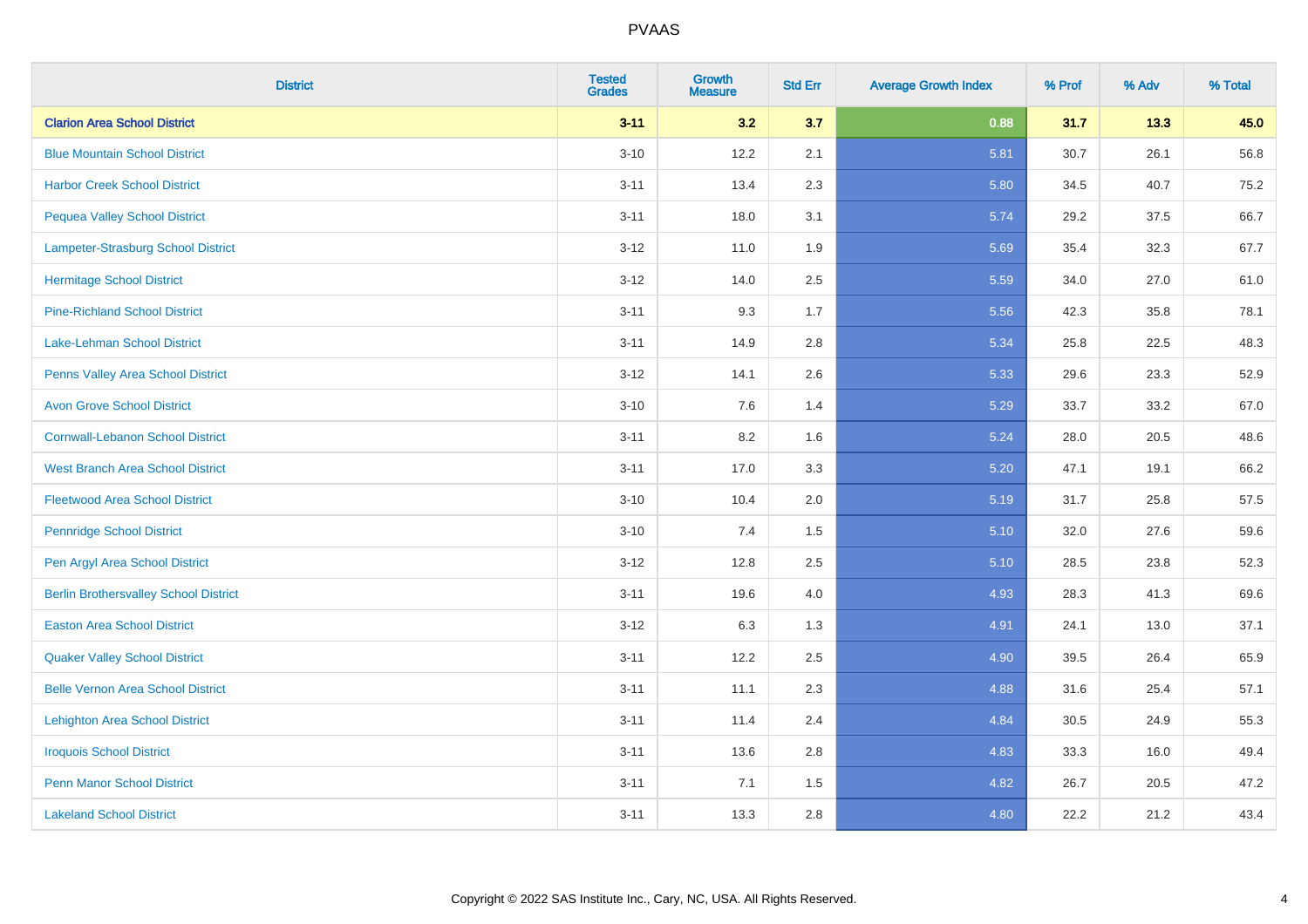| <b>District</b>                                | <b>Tested</b><br><b>Grades</b> | <b>Growth</b><br><b>Measure</b> | <b>Std Err</b> | <b>Average Growth Index</b> | % Prof | % Adv | % Total |
|------------------------------------------------|--------------------------------|---------------------------------|----------------|-----------------------------|--------|-------|---------|
| <b>Clarion Area School District</b>            | $3 - 11$                       | 3.2                             | 3.7            | 0.88                        | 31.7   | 13.3  | 45.0    |
| <b>West Perry School District</b>              | $3 - 11$                       | 11.0                            | 2.3            | 4.76                        | 26.9   | 20.5  | 47.4    |
| <b>Stroudsburg Area School District</b>        | $3 - 11$                       | 7.5                             | 1.6            | 4.70                        | 30.4   | 18.3  | 48.7    |
| Northern York County School District           | $3 - 11$                       | 8.4                             | 1.8            | 4.63                        | 24.3   | 23.1  | 47.4    |
| <b>Conewago Valley School District</b>         | $3 - 12$                       | 7.6                             | 1.7            | 4.46                        | 41.3   | 19.4  | 60.6    |
| <b>Montrose Area School District</b>           | $3 - 10$                       | 12.3                            | 2.8            | 4.41                        | 37.8   | 28.9  | 66.7    |
| <b>Pennsbury School District</b>               | $3 - 11$                       | 5.6                             | 1.3            | 4.38                        | 37.7   | 27.7  | 65.4    |
| <b>Lower Moreland Township School District</b> | $3 - 11$                       | 8.7                             | 2.0            | 4.35                        | 38.2   | 33.2  | 71.4    |
| <b>West Allegheny School District</b>          | $3 - 12$                       | 8.6                             | 2.0            | 4.34                        | 37.3   | 27.2  | 64.5    |
| <b>Coudersport Area School District</b>        | $3 - 11$                       | 14.8                            | 3.4            | 4.33                        | 34.7   | 28.0  | 62.7    |
| Maritime Academy Charter School                | $3 - 10$                       | 13.2                            | 3.1            | 4.29                        | 24.0   | 1.3   | 25.3    |
| <b>Wallenpaupack Area School District</b>      | $3 - 11$                       | 8.8                             | 2.1            | 4.28                        | 28.5   | 18.9  | 47.4    |
| Pennsylvania Leadership Charter School         | $3 - 11$                       | 8.0                             | 1.9            | 4.22                        | 33.1   | 27.8  | 60.9    |
| <b>Elizabethtown Area School District</b>      | $3 - 12$                       | 7.1                             | 1.7            | 4.19                        | 36.4   | 27.6  | 64.0    |
| <b>Laurel School District</b>                  | $3 - 11$                       | 13.0                            | 3.1            | 4.19                        | 30.3   | 15.7  | 46.1    |
| <b>Valley View School District</b>             | $3 - 11$                       | 9.3                             | 2.2            | 4.18                        | 26.6   | 23.1  | 49.7    |
| <b>Ephrata Area School District</b>            | $3 - 11$                       | $6.8\,$                         | 1.7            | 4.08                        | 31.6   | 17.1  | 48.8    |
| Downingtown Area School District               | $3 - 11$                       | 4.4                             | 1.1            | 4.06                        | 30.1   | 32.0  | 62.2    |
| <b>Radnor Township School District</b>         | $3 - 12$                       | 7.5                             | 1.9            | 4.03                        | 33.0   | 38.3  | 71.3    |
| <b>Abington Heights School District</b>        | $3 - 11$                       | $6.7\,$                         | 1.7            | 4.00                        | 33.8   | 31.7  | 65.5    |
| Phoenixville Area School District              | $3 - 11$                       | 7.3                             | 1.8            | 3.96                        | 32.3   | 27.6  | 59.8    |
| <b>Dallas School District</b>                  | $3 - 11$                       | 8.1                             | 2.1            | 3.87                        | 32.4   | 22.4  | 54.8    |
| <b>Warrior Run School District</b>             | $3 - 11$                       | 10.5                            | 2.7            | 3.86                        | 34.1   | 16.8  | 50.9    |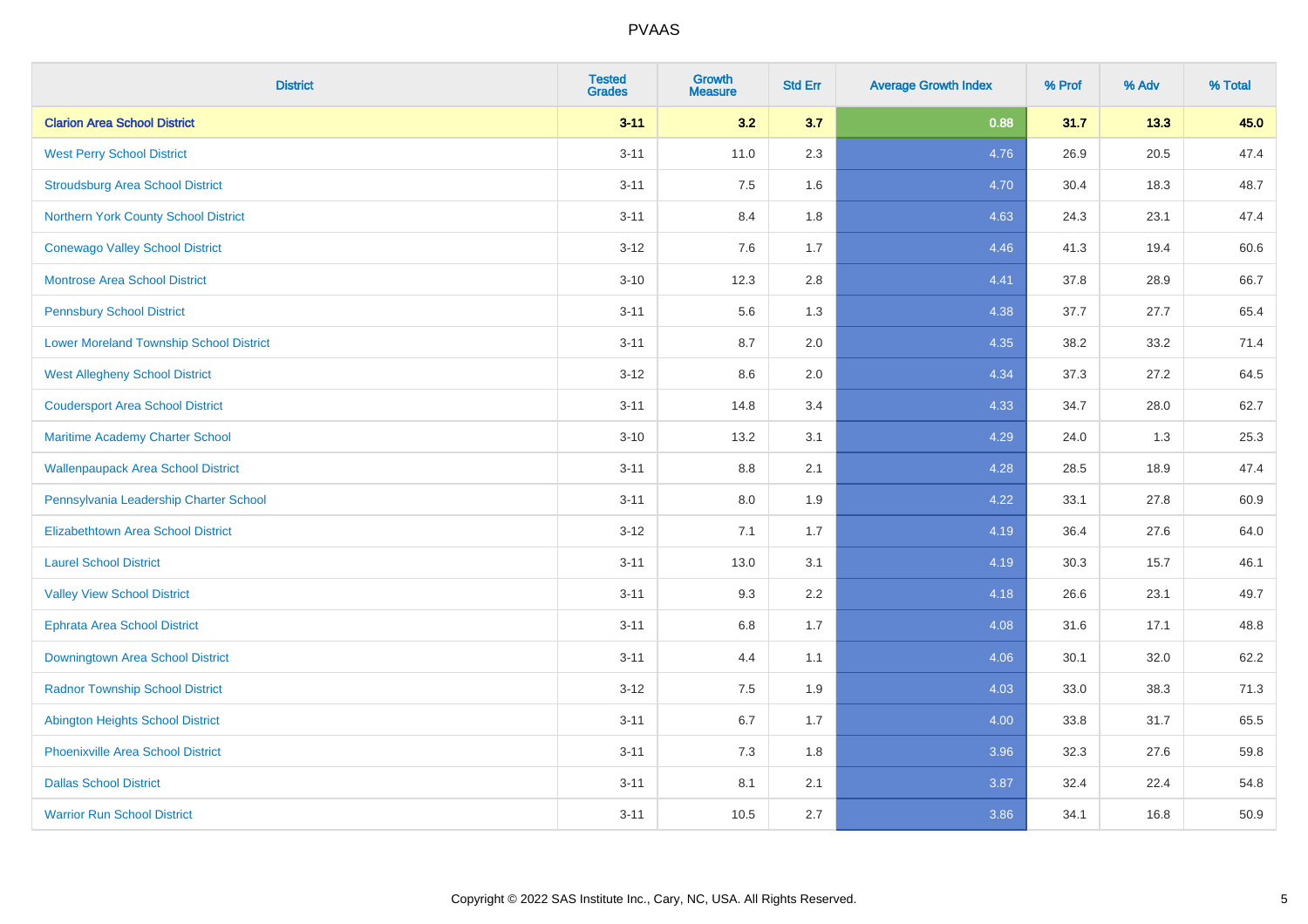| <b>District</b>                            | <b>Tested</b><br><b>Grades</b> | Growth<br><b>Measure</b> | <b>Std Err</b> | <b>Average Growth Index</b> | % Prof | % Adv   | % Total |
|--------------------------------------------|--------------------------------|--------------------------|----------------|-----------------------------|--------|---------|---------|
| <b>Clarion Area School District</b>        | $3 - 11$                       | 3.2                      | 3.7            | 0.88                        | 31.7   | 13.3    | 45.0    |
| <b>Hazleton Area School District</b>       | $3 - 11$                       | 6.0                      | 1.6            | 3.85                        | 20.5   | 9.0     | 29.5    |
| <b>Juniata County School District</b>      | $3 - 12$                       | 7.7                      | 2.0            | 3.81                        | 22.9   | 18.9    | 41.8    |
| <b>Hampton Township School District</b>    | $3 - 11$                       | 7.4                      | 2.0            | 3.79                        | 37.9   | 39.2    | 77.0    |
| <b>Dover Area School District</b>          | $3 - 12$                       | 7.1                      | 1.9            | 3.78                        | 33.0   | 18.7    | 51.7    |
| <b>Spring Cove School District</b>         | $3 - 11$                       | 9.1                      | 2.4            | 3.77                        | 31.8   | 25.4    | 57.1    |
| <b>Reading School District</b>             | $3 - 11$                       | 4.3                      | 1.2            | 3.71                        | 16.8   | $6.0\,$ | 22.8    |
| <b>William Penn School District</b>        | $3 - 12$                       | 7.0                      | 1.9            | 3.61                        | 14.0   | 7.2     | 21.3    |
| <b>Tredyffrin-Easttown School District</b> | $3 - 10$                       | 8.7                      | 2.4            | 3.57                        | 35.2   | 35.8    | 71.0    |
| Oil City Area School District              | $3 - 11$                       | 8.6                      | 2.4            | 3.56                        | 29.1   | 13.1    | 42.2    |
| <b>York Suburban School District</b>       | $3 - 11$                       | 7.4                      | 2.1            | 3.55                        | 24.9   | 31.2    | 56.1    |
| <b>North Pocono School District</b>        | $3 - 11$                       | 13.1                     | 3.7            | 3.54                        | 31.4   | 33.3    | 64.7    |
| <b>Mars Area School District</b>           | $3 - 10$                       | 6.6                      | 1.9            | 3.45                        | 36.7   | 32.4    | 69.1    |
| <b>Fairview School District</b>            | $3 - 11$                       | 8.3                      | 2.4            | 3.43                        | 41.9   | 34.9    | 76.7    |
| <b>Wilmington Area School District</b>     | $3 - 11$                       | 11.1                     | 3.3            | 3.37                        | 29.8   | 26.2    | 56.0    |
| <b>Conrad Weiser Area School District</b>  | $3 - 11$                       | 7.1                      | 2.1            | 3.34                        | 28.2   | 14.4    | 42.6    |
| <b>Bellefonte Area School District</b>     | $3 - 11$                       | 6.7                      | 2.0            | 3.34                        | 28.8   | 21.5    | 50.2    |
| <b>Kutztown Area School District</b>       | $3 - 12$                       | 9.3                      | 2.8            | 3.34                        | 38.5   | 14.6    | 53.2    |
| South Fayette Township School District     | $3 - 11$                       | 6.0                      | 1.8            | 3.33                        | 32.2   | 38.3    | 70.5    |
| <b>Steel Valley School District</b>        | $3 - 11$                       | 11.1                     | 3.3            | 3.33                        | 34.8   | 10.1    | 44.9    |
| <b>Upper Dauphin Area School District</b>  | $3 - 11$                       | 16.5                     | 5.1            | 3.26                        | 37.5   | 26.8    | 64.3    |
| <b>Penncrest School District</b>           | $3 - 11$                       | 6.0                      | 1.9            | 3.24                        | 31.1   | 16.9    | 48.0    |
| <b>Apollo-Ridge School District</b>        | $3 - 12$                       | 9.5                      | 3.0            | 3.23                        | 34.0   | 9.4     | 43.4    |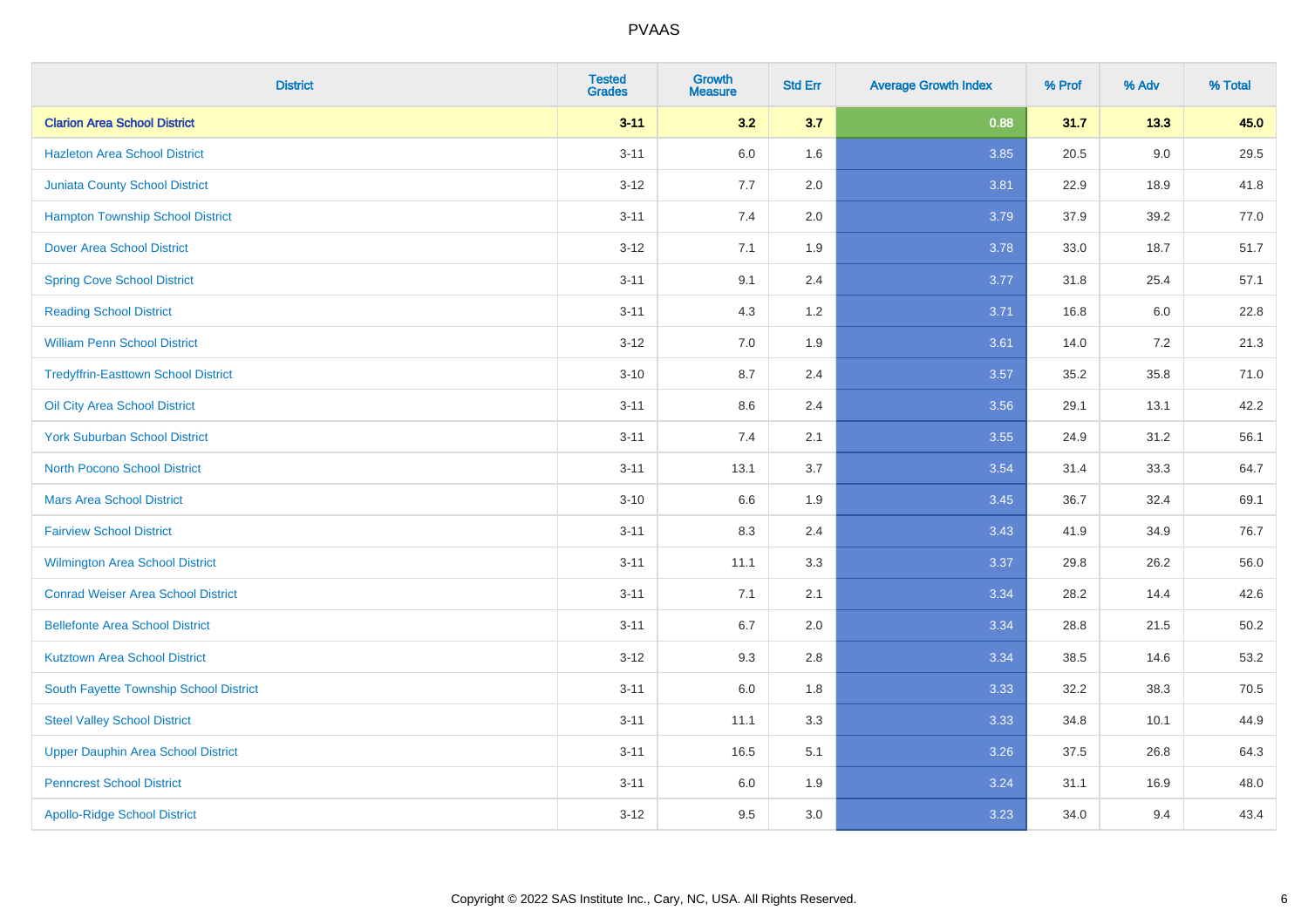| <b>District</b>                                    | <b>Tested</b><br><b>Grades</b> | <b>Growth</b><br><b>Measure</b> | <b>Std Err</b> | <b>Average Growth Index</b> | % Prof | % Adv | % Total |
|----------------------------------------------------|--------------------------------|---------------------------------|----------------|-----------------------------|--------|-------|---------|
| <b>Clarion Area School District</b>                | $3 - 11$                       | 3.2                             | 3.7            | 0.88                        | 31.7   | 13.3  | 45.0    |
| <b>Avon Grove Charter School</b>                   | $3 - 11$                       | 9.8                             | 3.1            | 3.18                        | 32.4   | 26.0  | 58.4    |
| 21st Century Cyber Charter School                  | $6 - 12$                       | 6.6                             | 2.1            | 3.16                        | 29.0   | 21.8  | 50.8    |
| <b>Greenwood School District</b>                   | $3 - 11$                       | 11.3                            | 3.6            | 3.14                        | 31.2   | 32.8  | 63.9    |
| Capital Area School for the Arts Charter School    | $9 - 11$                       | 14.2                            | 4.5            | 3.13                        | 27.5   | 30.0  | 57.5    |
| <b>Kane Area School District</b>                   | $3 - 10$                       | 8.8                             | 2.9            | 3.07                        | 31.4   | 19.8  | 51.2    |
| <b>Upper Perkiomen School District</b>             | $3 - 11$                       | 5.7                             | 1.9            | 3.04                        | 25.4   | 19.9  | 45.4    |
| <b>Lower Dauphin School District</b>               | $3 - 11$                       | 5.3                             | 1.8            | 3.03                        | 30.6   | 26.8  | 57.5    |
| Allegheny-Clarion Valley School District           | $3 - 10$                       | 12.3                            | 4.1            | 3.03                        | 33.3   | 19.0  | 52.4    |
| <b>Line Mountain School District</b>               | $3 - 11$                       | 11.7                            | 3.9            | 3.01                        | 40.4   | 42.3  | 82.7    |
| <b>Bald Eagle Area School District</b>             | $3 - 11$                       | 7.6                             | 2.5            | 3.00                        | 31.6   | 15.6  | 47.3    |
| <b>Canton Area School District</b>                 | $3 - 11$                       | 8.4                             | 2.9            | 2.92                        | 13.8   | 23.0  | 36.8    |
| <b>South Butler County School District</b>         | $3 - 10$                       | 6.3                             | 2.2            | 2.80                        | 37.8   | 19.2  | 57.0    |
| <b>Great Valley School District</b>                | $3 - 11$                       | 5.4                             | 2.0            | 2.77                        | 33.8   | 33.5  | 67.3    |
| <b>Donegal School District</b>                     | $3 - 12$                       | 5.9                             | 2.2            | 2.72                        | 34.1   | 23.1  | 57.2    |
| <b>Tamaqua Area School District</b>                | $3 - 12$                       | 6.5                             | 2.4            | 2.72                        | 34.3   | 17.5  | 51.8    |
| <b>Crawford Central School District</b>            | $3 - 11$                       | 5.7                             | 2.1            | 2.71                        | 26.4   | 15.8  | 42.1    |
| Saint Marys Area School District                   | $3 - 11$                       | 6.0                             | 2.2            | 2.69                        | 35.4   | 18.3  | 53.7    |
| <b>Bedford Area School District</b>                | $3 - 11$                       | 6.4                             | 2.4            | 2.68                        | 31.0   | 20.6  | 51.6    |
| <b>Commonwealth Charter Academy Charter School</b> | $3 - 10$                       | 4.2                             | 1.6            | 2.68                        | 27.0   | 15.6  | 42.5    |
| <b>Palisades School District</b>                   | $3 - 11$                       | 7.7                             | 2.9            | 2.66                        | 27.8   | 20.3  | 48.1    |
| <b>Northern Tioga School District</b>              | $3 - 12$                       | 6.8                             | 2.6            | 2.64                        | 25.0   | 16.9  | 41.9    |
| <b>Homer-Center School District</b>                | $3 - 11$                       | 8.8                             | 3.5            | 2.53                        | 38.0   | 17.7  | 55.8    |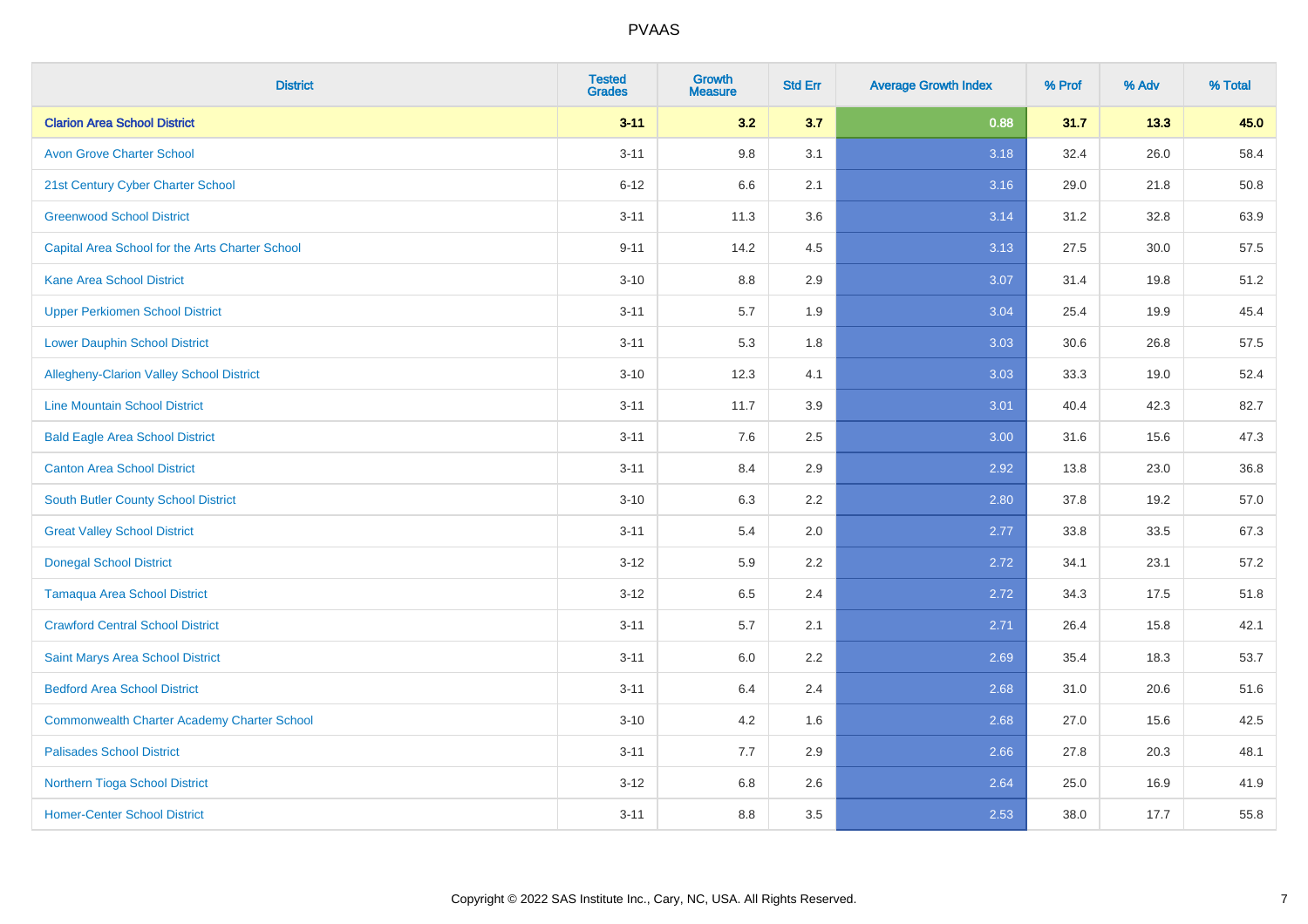| <b>District</b>                                | <b>Tested</b><br><b>Grades</b> | <b>Growth</b><br><b>Measure</b> | <b>Std Err</b> | <b>Average Growth Index</b> | % Prof | % Adv | % Total |
|------------------------------------------------|--------------------------------|---------------------------------|----------------|-----------------------------|--------|-------|---------|
| <b>Clarion Area School District</b>            | $3 - 11$                       | 3.2                             | 3.7            | 0.88                        | 31.7   | 13.3  | 45.0    |
| Northern Lehigh School District                | $3 - 12$                       | 6.1                             | 2.5            | 2.42                        | 21.4   | 18.0  | 39.3    |
| <b>Bentworth School District</b>               | $3 - 11$                       | 7.0                             | 3.0            | 2.36                        | 26.6   | 17.0  | 43.6    |
| <b>Red Lion Area School District</b>           | $3 - 11$                       | 4.5                             | 1.9            | 2.31                        | 32.3   | 21.5  | 53.8    |
| Huntingdon Area School District                | $3 - 11$                       | 5.8                             | 2.6            | 2.28                        | 27.8   | 17.4  | 45.2    |
| <b>Brandywine Heights Area School District</b> | $3 - 11$                       | 5.8                             | 2.6            | 2.27                        | 27.7   | 28.6  | 56.2    |
| East Pennsboro Area School District            | $3 - 11$                       | 4.8                             | 2.1            | 2.26                        | 36.8   | 16.9  | 53.7    |
| <b>Wallingford-Swarthmore School District</b>  | $3 - 10$                       | 5.0                             | 2.2            | 2.25                        | 33.3   | 37.1  | 70.4    |
| <b>Glendale School District</b>                | $3 - 10$                       | 7.9                             | 3.5            | 2.25                        | 42.6   | 9.3   | 51.8    |
| <b>Blue Ridge School District</b>              | $3 - 11$                       | $8.3\,$                         | 3.7            | 2.24                        | 29.6   | 9.3   | 38.9    |
| <b>Mastery Charter School - Hardy Williams</b> | $3 - 11$                       | 6.6                             | 3.0            | 2.21                        | 24.7   | 1.2   | 25.9    |
| <b>Brookville Area School District</b>         | $3 - 11$                       | $6.8\,$                         | 3.1            | 2.19                        | 46.1   | 14.6  | 60.7    |
| <b>Mckeesport Area School District</b>         | $3 - 12$                       | 4.6                             | 2.2            | 2.14                        | 21.1   | 4.4   | 25.5    |
| <b>Muncy School District</b>                   | $3 - 11$                       | 6.9                             | 3.3            | 2.12                        | 37.6   | 18.8  | 56.4    |
| Northeastern York School District              | $3 - 11$                       | $3.8\,$                         | 1.8            | 2.11                        | 32.7   | 21.0  | 53.7    |
| Northampton Area School District               | $3 - 11$                       | 3.2                             | 1.5            | 2.05                        | 29.8   | 17.9  | 47.7    |
| <b>Keystone Central School District</b>        | $3 - 11$                       | 3.6                             | 1.8            | 2.04                        | 27.1   | 14.6  | 41.8    |
| <b>Benton Area School District</b>             | $3 - 10$                       | 8.1                             | 4.0            | 2.01                        | 35.7   | 28.6  | 64.3    |
| Pennsylvania Distance Learning Charter School  | $3 - 12$                       | 6.8                             | 3.4            | 1.99                        | 19.8   | 6.2   | 25.9    |
| <b>South Middleton School District</b>         | $3 - 11$                       | 4.4                             | 2.2            | 1.95                        | 31.1   | 16.4  | 47.5    |
| <b>Oswayo Valley School District</b>           | $3-12$                         | 9.9                             | 5.1            | 1.93                        | 26.5   | 44.1  | 70.6    |
| <b>Spring Grove Area School District</b>       | $3 - 11$                       | 3.9                             | 2.0            | 1.90                        | 30.0   | 23.0  | 53.0    |
| Eastern Lebanon County School District         | $3 - 11$                       | 4.0                             | 2.1            | 1.89                        | 23.5   | 11.5  | 35.0    |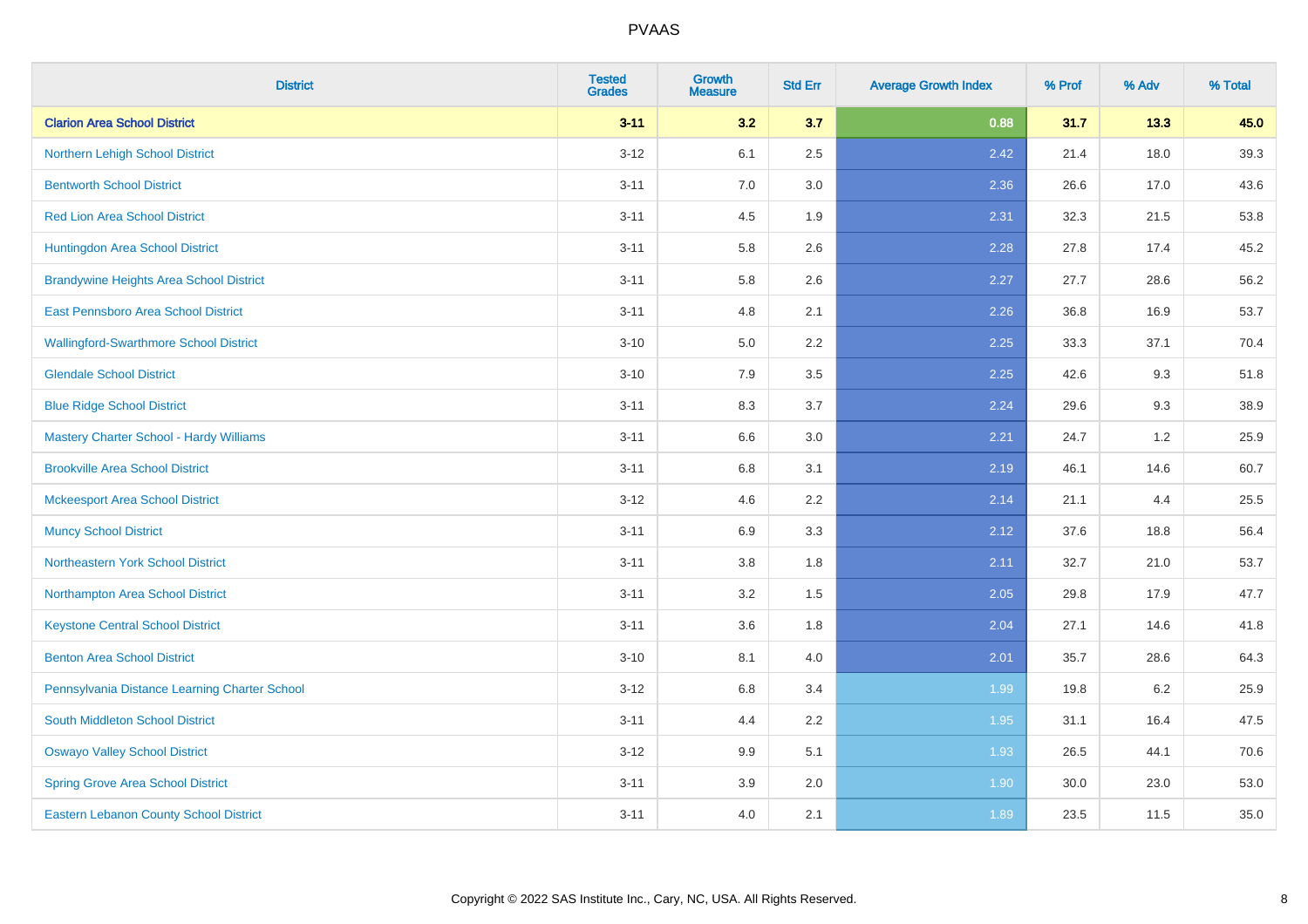| <b>District</b>                             | <b>Tested</b><br><b>Grades</b> | Growth<br><b>Measure</b> | <b>Std Err</b> | <b>Average Growth Index</b> | % Prof | % Adv | % Total |
|---------------------------------------------|--------------------------------|--------------------------|----------------|-----------------------------|--------|-------|---------|
| <b>Clarion Area School District</b>         | $3 - 11$                       | 3.2                      | 3.7            | 0.88                        | 31.7   | 13.3  | 45.0    |
| <b>United School District</b>               | $3 - 11$                       | 6.3                      | 3.3            | 1.89                        | 38.8   | 16.3  | 55.0    |
| <b>Perkiomen Valley School District</b>     | $3 - 11$                       | 2.7                      | 1.5            | 1.83                        | 35.0   | 25.3  | 60.3    |
| <b>Central Valley School District</b>       | $3 - 10$                       | 4.7                      | 2.6            | 1.83                        | 37.8   | 18.5  | 56.3    |
| <b>Sayre Area School District</b>           | $3 - 11$                       | 5.8                      | 3.2            | 1.81                        | 30.3   | 21.0  | 51.3    |
| Leechburg Area School District              | $3 - 11$                       | 7.0                      | 3.9            | 1.79                        | 37.7   | 4.9   | 42.6    |
| Mt Lebanon School District                  | $3 - 11$                       | 2.4                      | 1.3            | 1.79                        | 39.3   | 37.4  | 76.8    |
| <b>Wyalusing Area School District</b>       | $3 - 12$                       | 5.7                      | 3.2            | 1.78                        | 38.6   | 12.9  | 51.4    |
| <b>Multicultural Academy Charter School</b> | $9 - 11$                       | 6.0                      | 3.4            | 1.77                        | 12.3   | 0.0   | 12.3    |
| <b>Port Allegany School District</b>        | $3 - 11$                       | $6.5\,$                  | 3.7            | 1.74                        | 26.4   | 11.3  | 37.7    |
| <b>Penn-Trafford School District</b>        | $3 - 11$                       | 2.9                      | 1.8            | 1.68                        | 46.3   | 26.2  | 72.5    |
| <b>West Shore School District</b>           | $3 - 12$                       | 2.2                      | 1.3            | 1.68                        | 31.8   | 15.2  | 47.1    |
| <b>Waynesboro Area School District</b>      | $3 - 12$                       | 3.0                      | 1.8            | 1.67                        | 26.0   | 23.5  | 49.5    |
| Dr Robert Ketterer Charter School Inc       | $6 - 12$                       | 7.1                      | 4.3            | 1.66                        | 7.3    | 1.7   | 9.0     |
| <b>Halifax Area School District</b>         | $3 - 11$                       | 5.8                      | 3.5            | 1.64                        | 32.1   | 18.9  | 50.9    |
| <b>Salisbury Township School District</b>   | $3 - 11$                       | 5.8                      | 3.6            | 1.62                        | 24.4   | 12.6  | 37.0    |
| <b>Fort Leboeuf School District</b>         | $3 - 11$                       | 3.5                      | 2.2            | 1.58                        | 32.0   | 16.8  | 48.8    |
| <b>Gateway School District</b>              | $3 - 11$                       | 3.1                      | 2.0            | 1.55                        | 35.7   | 18.5  | 54.2    |
| <b>Smethport Area School District</b>       | $3 - 12$                       | 5.8                      | 3.8            | 1.52                        | 24.6   | 20.0  | 44.6    |
| <b>Northern Potter School District</b>      | $3 - 12$                       | 6.8                      | 4.6            | 1.48                        | 30.6   | 11.1  | 41.7    |
| South Western School District               | $3 - 12$                       | 2.5                      | 1.7            | 1.48                        | 36.2   | 19.7  | 55.9    |
| Susquehanna Township School District        | $3 - 12$                       | 3.9                      | 2.7            | 1.45                        | 19.0   | 13.1  | 32.0    |
| <b>Conestoga Valley School District</b>     | $3 - 11$                       | 2.4                      | 1.7            | 1.43                        | 35.0   | 23.5  | 58.5    |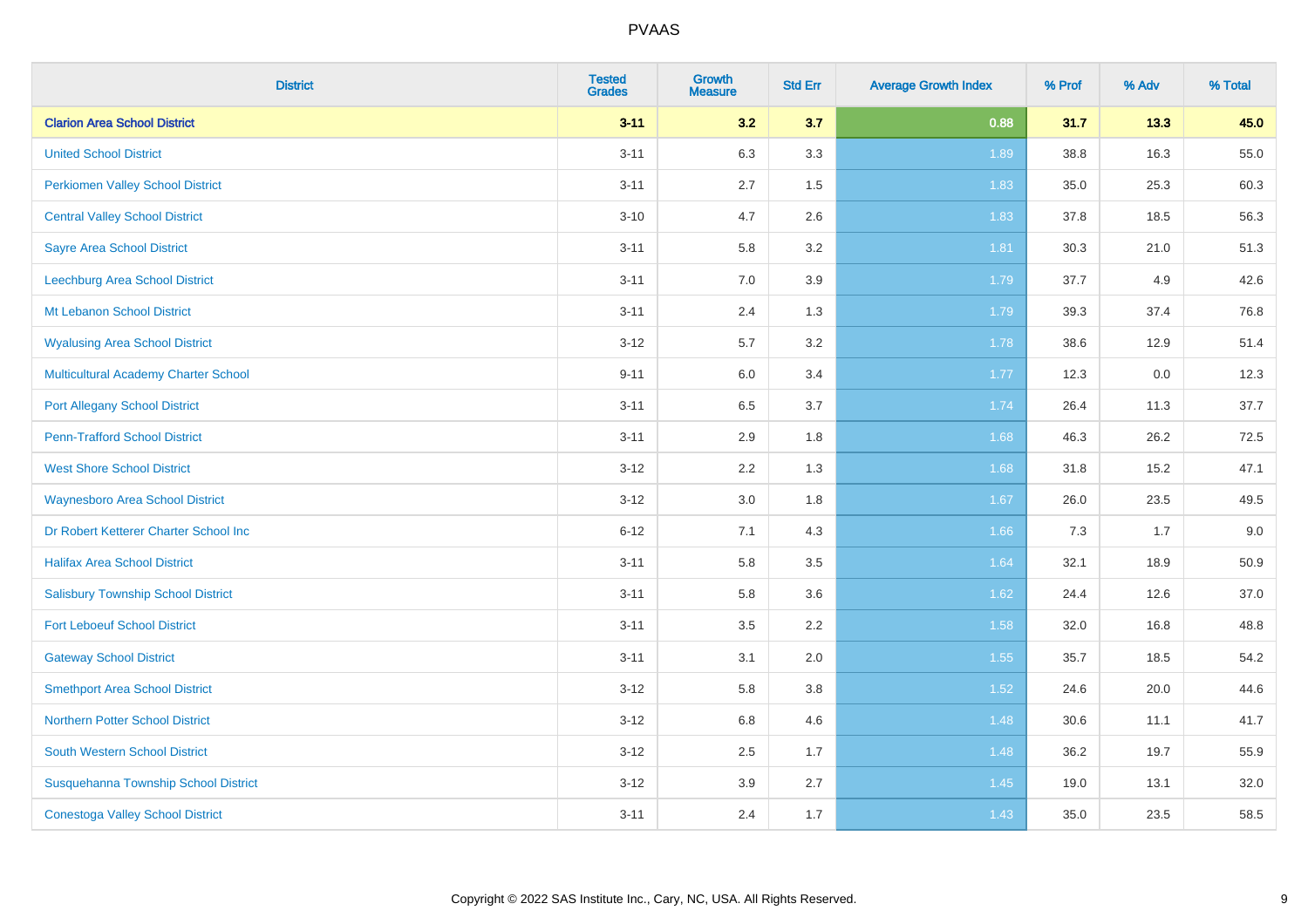| <b>District</b>                                | <b>Tested</b><br><b>Grades</b> | <b>Growth</b><br><b>Measure</b> | <b>Std Err</b> | <b>Average Growth Index</b> | % Prof | % Adv | % Total |
|------------------------------------------------|--------------------------------|---------------------------------|----------------|-----------------------------|--------|-------|---------|
| <b>Clarion Area School District</b>            | $3 - 11$                       | 3.2                             | 3.7            | 0.88                        | 31.7   | 13.3  | 45.0    |
| <b>Midd-West School District</b>               | $3 - 11$                       | 3.6                             | 2.6            | 1.42                        | 28.6   | 25.0  | 53.6    |
| <b>Western Wayne School District</b>           | $3 - 11$                       | 3.6                             | 2.6            | 1.39                        | 30.8   | 16.2  | 47.0    |
| <b>Conemaugh Township Area School District</b> | $3 - 12$                       | 4.8                             | 3.5            | 1.39                        | 30.9   | 27.8  | 58.8    |
| <b>Mastery Charter School - Thomas Campus</b>  | $3 - 10$                       | 7.9                             | 5.7            | 1.39                        | 12.5   | 0.0   | 12.5    |
| <b>Chestnut Ridge School District</b>          | $3 - 12$                       | 4.0                             | 2.9            | 1.38                        | 33.2   | 11.0  | 44.2    |
| Philipsburg-Osceola Area School District       | $3 - 11$                       | 4.1                             | 3.0            | 1.37                        | 22.5   | 16.2  | 38.8    |
| <b>Keystone School District</b>                | $3 - 11$                       | 7.8                             | 5.7            | 1.37                        | 35.0   | 45.0  | 80.0    |
| <b>Ringgold School District</b>                | $3 - 11$                       | 2.9                             | 2.2            | 1.32                        | 23.8   | 13.3  | 37.1    |
| Pennsylvania Virtual Charter School            | $3 - 11$                       | 4.4                             | 3.4            | 1.31                        | 29.8   | 21.2  | 51.0    |
| <b>Purchase Line School District</b>           | $3 - 12$                       | 4.3                             | 3.3            | 1.30                        | 32.3   | 9.0   | 41.4    |
| Johnsonburg Area School District               | $3 - 11$                       | $5.0\,$                         | 3.9            | 1.27                        | 35.5   | 11.8  | 47.4    |
| <b>Bloomsburg Area School District</b>         | $3 - 10$                       | 4.3                             | 3.4            | $1.26$                      | 36.5   | 20.6  | 57.1    |
| <b>Bellwood-Antis School District</b>          | $3 - 10$                       | 3.5                             | 2.8            | 1.24                        | 40.9   | 19.4  | 60.2    |
| <b>Upper Dublin School District</b>            | $3 - 12$                       | 2.1                             | 1.8            | 1.19                        | 34.7   | 30.0  | 64.7    |
| <b>Solanco School District</b>                 | $3 - 11$                       | 2.2                             | 1.8            | 1.18                        | 27.2   | 15.0  | 42.3    |
| <b>Newport School District</b>                 | $3 - 12$                       | 3.8                             | 3.3            | 1.17                        | 38.8   | 10.4  | 49.2    |
| People For People Charter School               | $3 - 12$                       | 6.4                             | 5.6            | 1.15                        | 2.4    | 0.0   | 2.4     |
| <b>Esperanza Cyber Charter School</b>          | $3 - 11$                       | 7.1                             | 6.1            | 1.15                        | 8.8    | 2.9   | 11.8    |
| <b>Southeast Delco School District</b>         | $3 - 10$                       | 3.9                             | 3.5            | 1.12                        | 18.6   | 3.4   | 22.0    |
| <b>Athens Area School District</b>             | $3 - 11$                       | 2.6                             | 2.3            | 1.11                        | 34.9   | 12.3  | 47.3    |
| <b>Haverford Township School District</b>      | $3 - 11$                       | 1.4                             | 1.4            | 1.05                        | 36.7   | 26.3  | 63.0    |
| <b>Bermudian Springs School District</b>       | $3 - 11$                       | 2.5                             | 2.4            | 1.05                        | 31.8   | 23.5  | 55.3    |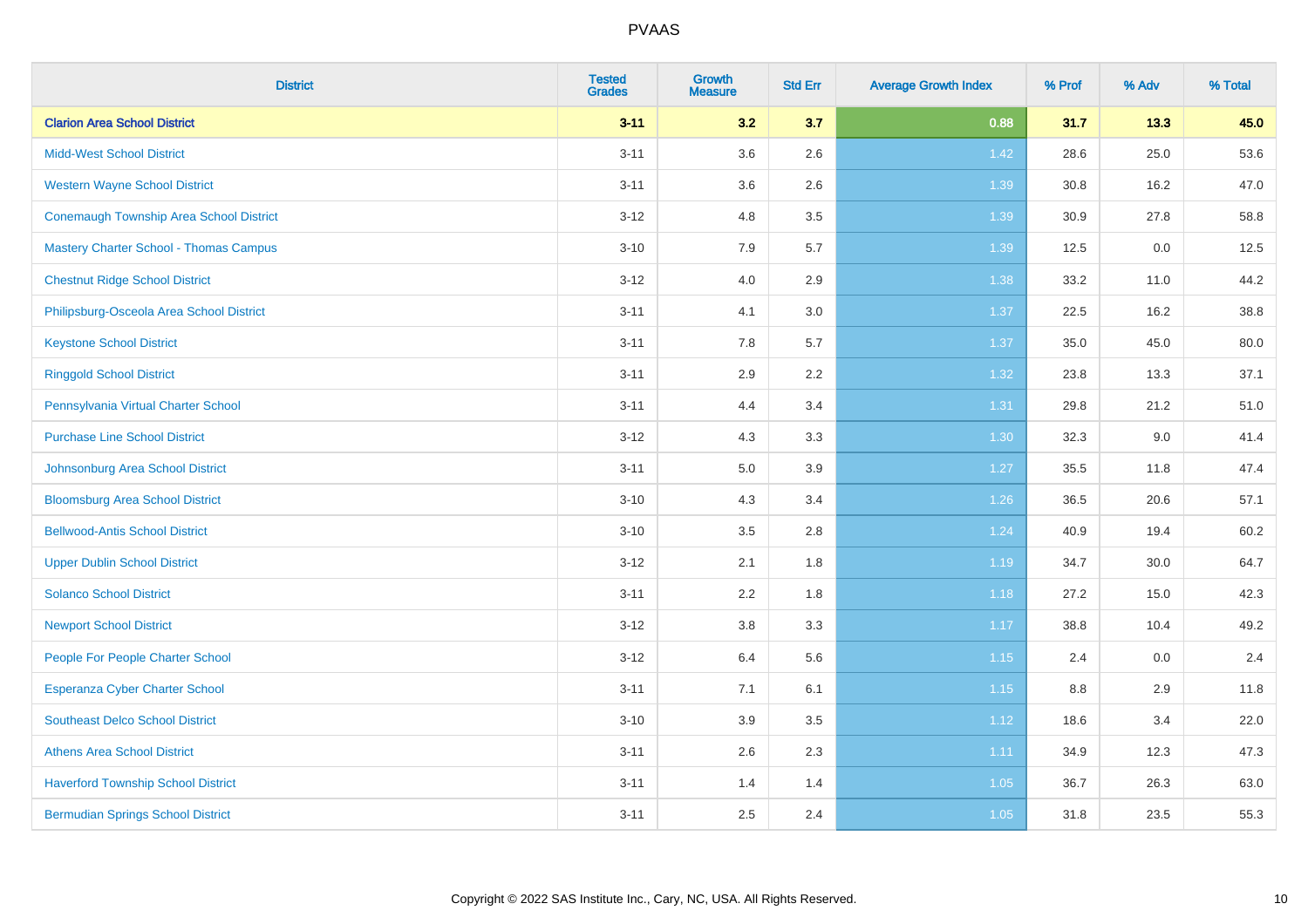| <b>District</b>                                 | <b>Tested</b><br><b>Grades</b> | <b>Growth</b><br><b>Measure</b> | <b>Std Err</b> | <b>Average Growth Index</b> | % Prof | % Adv | % Total |
|-------------------------------------------------|--------------------------------|---------------------------------|----------------|-----------------------------|--------|-------|---------|
| <b>Clarion Area School District</b>             | $3 - 11$                       | 3.2                             | 3.7            | 0.88                        | 31.7   | 13.3  | 45.0    |
| <b>Sharpsville Area School District</b>         | $3 - 11$                       | 3.8                             | 3.7            | 1.04                        | 41.1   | 23.2  | 64.3    |
| <b>Brownsville Area School District</b>         | $3 - 12$                       | 3.9                             | 3.8            | 1.04                        | 22.0   | 8.5   | 30.5    |
| Esperanza Academy Charter School                | $4 - 11$                       | 2.1                             | 2.1            | 1.01                        | 14.2   | 3.6   | 17.8    |
| <b>Galeton Area School District</b>             | $3 - 11$                       | 5.4                             | 5.4            | 1.01                        | 33.3   | 22.2  | 55.6    |
| West Jefferson Hills School District            | $3 - 11$                       | 1.9                             | 1.9            | 0.99                        | 34.8   | 27.3  | 62.1    |
| <b>Centennial School District</b>               | $3 - 10$                       | 1.5                             | 1.5            | 0.98                        | 23.6   | 12.4  | 36.0    |
| <b>Eastern Lancaster County School District</b> | $3 - 12$                       | 2.9                             | 3.2            | 0.91                        | 35.2   | 36.4  | 71.6    |
| <b>Pottstown School District</b>                | $3 - 12$                       | 2.0                             | 2.2            | 0.88                        | 19.4   | 6.2   | 25.6    |
| Hope For Hyndman Charter School                 | $3 - 11$                       | 5.1                             | 5.8            | 0.88                        | 14.3   | 7.1   | 21.4    |
| <b>Clarion Area School District</b>             | $3 - 11$                       | 3.2                             | 3.7            | 0.88                        | 31.7   | 13.3  | 45.0    |
| Aspira Bilingual Cyber Charter School           | $3 - 11$                       | 5.1                             | 5.8            | 0.87                        | 4.8    | 0.0   | 4.8     |
| <b>Blackhawk School District</b>                | $3 - 11$                       | 2.0                             | 2.3            | 0.87                        | 34.6   | 20.7  | 55.3    |
| <b>Moon Area School District</b>                | $3 - 11$                       | 1.5                             | 1.8            | 0.86                        | 34.5   | 25.5  | 60.0    |
| <b>North Clarion County School District</b>     | $3 - 12$                       | 3.4                             | 4.1            | 0.83                        | 45.0   | 18.8  | 63.8    |
| Penn-Delco School District                      | $3 - 11$                       | 1.3                             | 1.8            | 0.75                        | 26.5   | 12.6  | 39.1    |
| <b>School Lane Charter School</b>               | $3 - 11$                       | 2.6                             | 3.6            | 0.72                        | 23.1   | 18.7  | 41.8    |
| <b>Lewisburg Area School District</b>           | $3 - 11$                       | 1.7                             | 2.4            | 0.72                        | 35.9   | 35.9  | 71.8    |
| <b>Forest Hills School District</b>             | $3 - 11$                       | 1.8                             | 2.5            | 0.71                        | 28.8   | 10.3  | 39.1    |
| <b>Tunkhannock Area School District</b>         | $3 - 11$                       | 1.4                             | 2.0            | 0.71                        | 29.8   | 18.1  | 47.9    |
| <b>Mercer Area School District</b>              | $3 - 11$                       | 2.2                             | 3.1            | 0.70                        | 24.4   | 11.8  | 36.2    |
| <b>Springfield School District</b>              | $3 - 11$                       | 1.2                             | 1.7            | 0.69                        | 31.8   | 25.2  | 56.9    |
| <b>Williams Valley School District</b>          | $3 - 11$                       | 2.6                             | 3.7            | 0.69                        | 17.0   | 5.1   | 22.0    |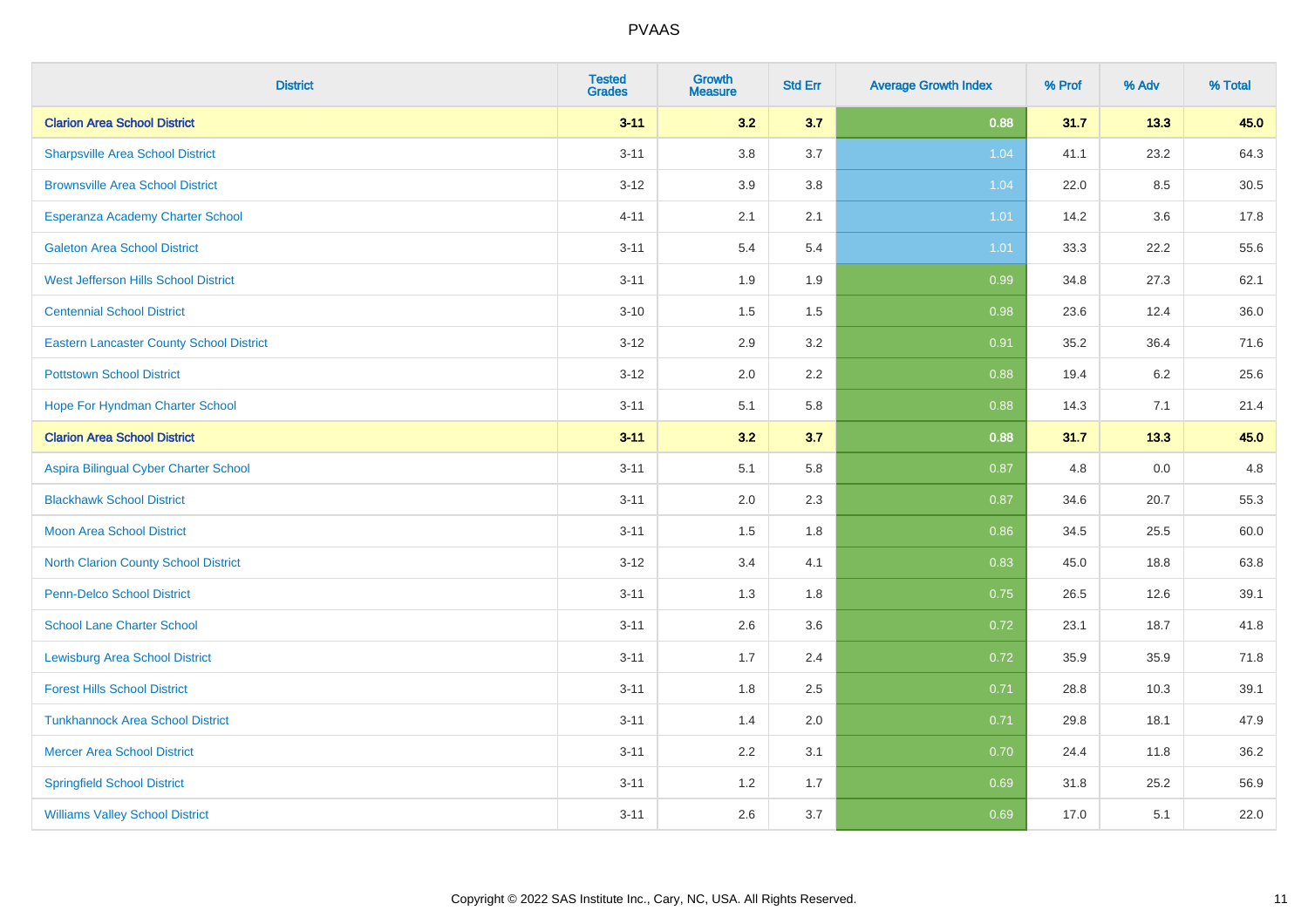| <b>District</b>                                    | <b>Tested</b><br><b>Grades</b> | <b>Growth</b><br><b>Measure</b> | <b>Std Err</b> | <b>Average Growth Index</b> | % Prof | % Adv | % Total |
|----------------------------------------------------|--------------------------------|---------------------------------|----------------|-----------------------------|--------|-------|---------|
| <b>Clarion Area School District</b>                | $3 - 11$                       | 3.2                             | 3.7            | 0.88                        | 31.7   | 13.3  | 45.0    |
| <b>Union School District</b>                       | $3 - 12$                       | 2.5                             | 3.7            | 0.69                        | 17.9   | 10.4  | 28.4    |
| <b>Mastery Charter School - Pickett Campus</b>     | $6 - 10$                       | 2.7                             | 4.2            | 0.65                        | 20.6   | 0.0   | 20.6    |
| <b>Belmont Charter School</b>                      | $3 - 10$                       | 2.2                             | 3.4            | 0.64                        | 5.3    | 1.8   | $7.0$   |
| <b>Bensalem Township School District</b>           | $3 - 11$                       | 1.0                             | 1.6            | 0.63                        | 24.3   | 10.7  | 34.9    |
| <b>Bethlehem-Center School District</b>            | $3 - 10$                       | 2.1                             | 3.5            | 0.59                        | 32.3   | 4.6   | 36.9    |
| <b>Sullivan County School District</b>             | $3 - 10$                       | 2.5                             | 4.3            | 0.58                        | 43.6   | 7.7   | 51.3    |
| <b>Abington School District</b>                    | $3 - 10$                       | 0.9                             | 1.6            | 0.57                        | 29.7   | 28.7  | 58.4    |
| <b>Oley Valley School District</b>                 | $3 - 11$                       | 1.4                             | 2.4            | 0.56                        | 37.4   | 23.9  | 61.4    |
| <b>Upper Moreland Township School District</b>     | $3 - 11$                       | 1.1                             | 2.0            | 0.56                        | 24.8   | 26.6  | 51.3    |
| <b>Seneca Valley School District</b>               | $3 - 11$                       | 0.8                             | 1.4            | 0.54                        | 40.6   | 25.2  | 65.8    |
| Shenango Area School District                      | $3 - 11$                       | 1.7                             | 3.2            | 0.52                        | 41.4   | 13.8  | 55.3    |
| Juniata Valley School District                     | $3 - 11$                       | 1.6                             | 3.2            | 0.51                        | 23.1   | 9.4   | 32.5    |
| Daniel Boone Area School District                  | $3 - 12$                       | 0.9                             | 1.9            | 0.46                        | 28.9   | 22.0  | 51.0    |
| <b>Annville-Cleona School District</b>             | $3 - 12$                       | 1.1                             | 2.4            | 0.45                        | 34.8   | 13.6  | 48.5    |
| <b>MaST Community Charter School II</b>            | $3 - 10$                       | 1.4                             | 3.0            | 0.45                        | 16.1   | 4.6   | 20.7    |
| Philadelphia Electrical & Tech Charter High School | $10 - 10$                      | 1.2                             | 2.6            | 0.45                        | 0.9    | 0.0   | 0.9     |
| <b>Brentwood Borough School District</b>           | $3 - 11$                       | 1.3                             | 3.0            | 0.44                        | 20.2   | 16.0  | 36.2    |
| <b>Austin Area School District</b>                 | $3 - 11$                       | 2.6                             | 6.0            | 0.43                        | 25.0   | 18.8  | 43.8    |
| <b>Reach Cyber Charter School</b>                  | $3 - 11$                       | 1.4                             | 3.6            | 0.40                        | 32.9   | 15.2  | 48.1    |
| Pennsylvania Cyber Charter School                  | $3 - 11$                       | 0.6                             | 1.5            | 0.37                        | 20.8   | 8.1   | 28.9    |
| <b>Upper Adams School District</b>                 | $3 - 11$                       | 0.9                             | 2.5            | 0.37                        | 33.0   | 17.0  | 50.0    |
| <b>Wattsburg Area School District</b>              | $3 - 11$                       | 1.0                             | 2.7            | 0.36                        | 20.4   | 12.4  | 32.7    |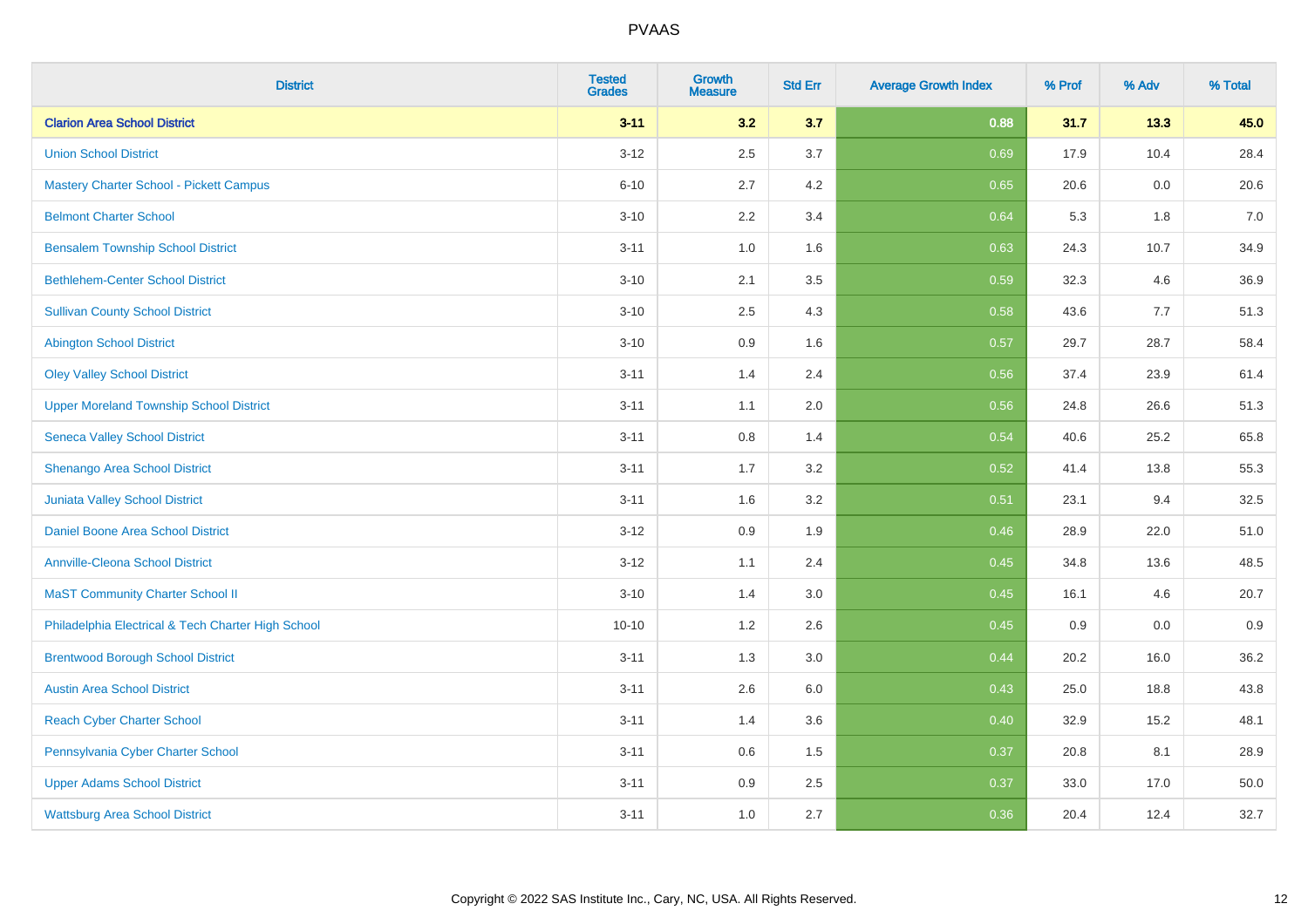| <b>District</b>                                  | <b>Tested</b><br><b>Grades</b> | <b>Growth</b><br><b>Measure</b> | <b>Std Err</b> | <b>Average Growth Index</b> | % Prof | % Adv | % Total |
|--------------------------------------------------|--------------------------------|---------------------------------|----------------|-----------------------------|--------|-------|---------|
| <b>Clarion Area School District</b>              | $3 - 11$                       | 3.2                             | 3.7            | 0.88                        | 31.7   | 13.3  | 45.0    |
| <b>North Star School District</b>                | $3 - 11$                       | 1.1                             | 3.3            | 0.34                        | 26.2   | 20.0  | 46.2    |
| <b>Avella Area School District</b>               | $3 - 12$                       | 1.6                             | 4.7            | 0.34                        | 34.8   | 7.2   | 42.0    |
| <b>Wilson School District</b>                    | $3 - 12$                       | 0.5                             | 1.5            | 0.32                        | 30.4   | 25.5  | 55.9    |
| <b>Hopewell Area School District</b>             | $3 - 11$                       | 0.8                             | 2.6            | 0.31                        | 34.5   | 12.4  | 46.9    |
| South Williamsport Area School District          | $3 - 10$                       | 0.9                             | 3.1            | 0.31                        | 38.4   | 11.6  | 50.0    |
| <b>New Foundations Charter School</b>            | $3 - 11$                       | 0.6                             | 2.2            | 0.29                        | 22.4   | 4.0   | 26.4    |
| <b>Jersey Shore Area School District</b>         | $3 - 11$                       | 0.7                             | 2.5            | 0.27                        | 39.3   | 13.6  | 52.9    |
| <b>Tech Freire Charter School</b>                | $9 - 11$                       | 0.7                             | 2.5            | 0.27                        | 3.6    | 0.0   | 3.6     |
| <b>Marion Center Area School District</b>        | $3 - 10$                       | 0.8                             | 2.9            | 0.27                        | 23.3   | 11.1  | 34.4    |
| <b>Shippensburg Area School District</b>         | $3 - 11$                       | 0.5                             | 1.8            | 0.26                        | 23.5   | 22.8  | 46.3    |
| <b>Hamburg Area School District</b>              | $3 - 11$                       | 0.6                             | 2.4            | 0.25                        | 28.0   | 15.5  | 43.6    |
| <b>Ridley School District</b>                    | $3 - 12$                       | 0.3                             | 1.6            | 0.21                        | 32.0   | 10.7  | 42.6    |
| <b>Tulpehocken Area School District</b>          | $3 - 12$                       | 1.0                             | 4.9            | 0.20                        | 11.5   | 23.1  | 34.6    |
| <b>Tidioute Community Charter School</b>         | $3 - 11$                       | 0.8                             | 4.4            | 0.19                        | 18.1   | 6.9   | 25.0    |
| <b>Garnet Valley School District</b>             | $3 - 10$                       | 0.2                             | 1.7            | 0.13                        | 34.9   | 26.4  | 61.3    |
| <b>Central Columbia School District</b>          | $3 - 12$                       | 0.3                             | 2.3            | 0.12                        | 25.4   | 37.6  | 63.0    |
| Altoona Area School District                     | $3 - 12$                       | 0.1                             | 1.5            | 0.07                        | 29.0   | 13.8  | 42.8    |
| Community Academy Of Philadelphia Charter School | $3 - 11$                       | 0.1                             | 2.6            | 0.06                        | 9.7    | 2.6   | 12.4    |
| Penn Hills School District                       | $3 - 11$                       | 0.0                             | 2.4            | 0.02                        | 18.4   | 7.1   | 25.6    |
| Southern Tioga School District                   | $3 - 11$                       | $-0.1$                          | 2.8            | $-0.03$                     | 26.3   | 10.3  | 36.6    |
| <b>Warren County School District</b>             | $3 - 11$                       | $-0.1$                          | 1.6            | $-0.06$                     | 26.7   | 9.7   | 36.4    |
| <b>Northern Cambria School District</b>          | $3 - 11$                       | $-0.3$                          | 3.4            | $-0.09$                     | 26.5   | 1.2   | 27.7    |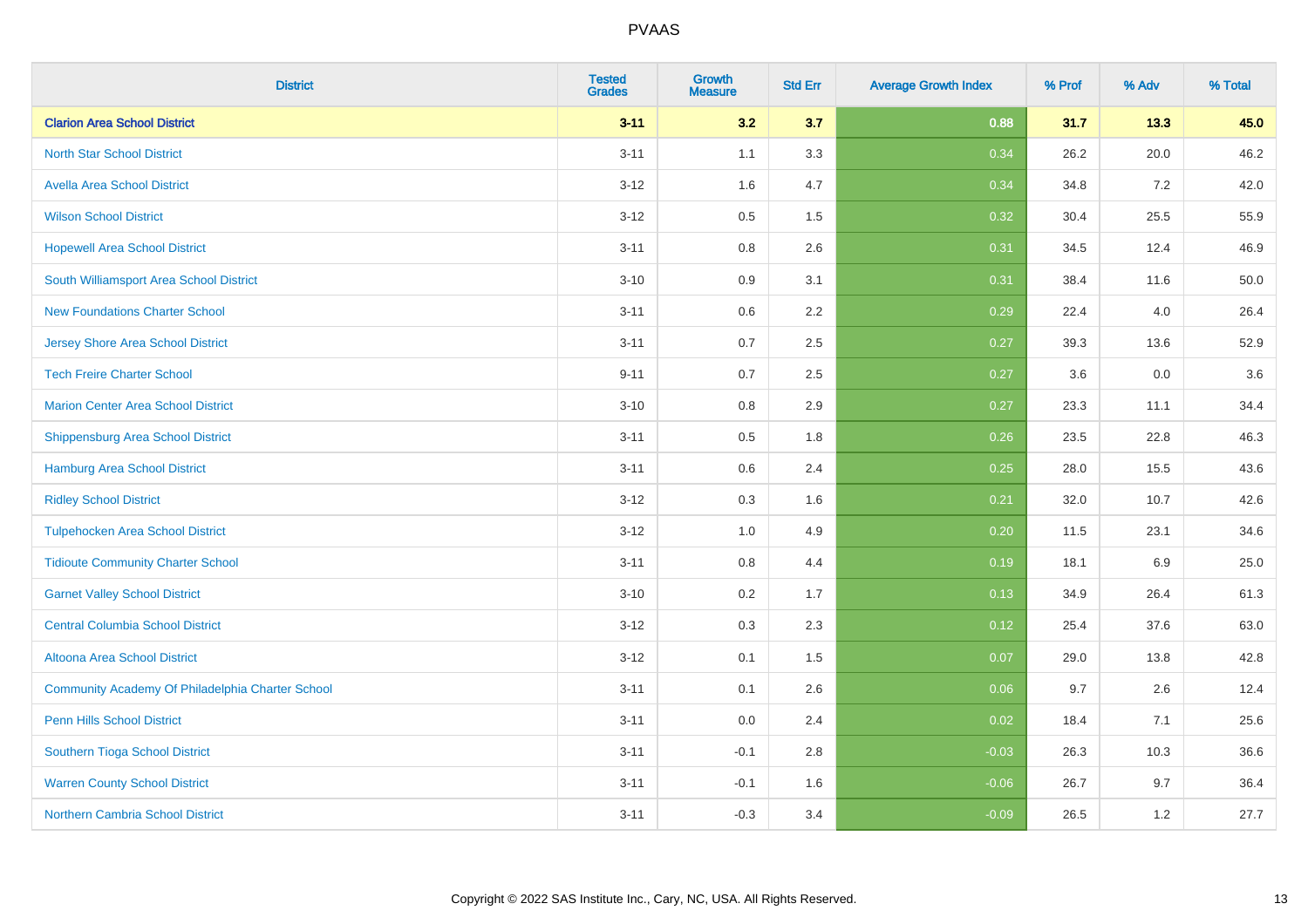| <b>District</b>                            | <b>Tested</b><br><b>Grades</b> | <b>Growth</b><br><b>Measure</b> | <b>Std Err</b> | <b>Average Growth Index</b> | % Prof | % Adv | % Total  |
|--------------------------------------------|--------------------------------|---------------------------------|----------------|-----------------------------|--------|-------|----------|
| <b>Clarion Area School District</b>        | $3 - 11$                       | 3.2                             | 3.7            | 0.88                        | 31.7   | 13.3  | 45.0     |
| <b>Freeport Area School District</b>       | $3 - 10$                       | $-0.2$                          | 2.1            | $-0.10$                     | 37.4   | 29.8  | 67.2     |
| Lehigh Career & Technical Institute        | $10 - 12$                      | $-0.7$                          | 6.3            | $-0.11$                     | 36.4   | 4.6   | 40.9     |
| <b>Brockway Area School District</b>       | $3 - 11$                       | $-0.4$                          | 3.5            | $-0.11$                     | 41.2   | 13.8  | 55.0     |
| <b>Harrisburg City School District</b>     | $3 - 11$                       | $-0.2$                          | 2.0            | $-0.11$                     | 6.0    | 2.0   | 8.0      |
| <b>Wilson Area School District</b>         | $3 - 11$                       | $-0.3$                          | 2.4            | $-0.12$                     | 35.4   | 14.6  | 50.0     |
| <b>Fairfield Area School District</b>      | $3 - 11$                       | $-0.5$                          | 3.6            | $-0.13$                     | 43.9   | 6.1   | $50.0\,$ |
| <b>Otto-Eldred School District</b>         | $3 - 11$                       | $-0.5$                          | 3.5            | $-0.13$                     | 35.8   | 10.5  | 46.3     |
| <b>Greencastle-Antrim School District</b>  | $3 - 11$                       | $-0.3$                          | 2.0            | $-0.14$                     | 30.9   | 22.2  | 53.1     |
| <b>Portage Area School District</b>        | $3 - 10$                       | $-0.5$                          | 3.3            | $-0.14$                     | 27.0   | 20.6  | 47.6     |
| <b>Central Greene School District</b>      | $3 - 11$                       | $-0.4$                          | 2.5            | $-0.15$                     | 27.8   | 14.8  | 42.6     |
| South Side Area School District            | $3 - 11$                       | $-0.6$                          | 3.1            | $-0.19$                     | 24.0   | 28.0  | 52.0     |
| Jeannette City School District             | $3 - 11$                       | $-0.7$                          | 3.4            | $-0.20$                     | 26.8   | 4.1   | 30.9     |
| <b>Fort Cherry School District</b>         | $3 - 10$                       | $-0.7$                          | 3.1            | $-0.21$                     | 30.6   | 14.1  | 44.7     |
| <b>Claysburg-Kimmel School District</b>    | $3 - 11$                       | $-1.2$                          | 5.2            | $-0.22$                     | 5.0    | 0.0   | $5.0\,$  |
| <b>Blacklick Valley School District</b>    | $3 - 11$                       | $-0.9$                          | 3.9            | $-0.23$                     | 7.7    | 7.7   | 15.4     |
| <b>Evergreen Community Charter School</b>  | $6 - 11$                       | $-1.1$                          | 4.7            | $-0.23$                     | 34.6   | 26.9  | 61.5     |
| <b>Ferndale Area School District</b>       | $3 - 10$                       | $-1.1$                          | 4.1            | $-0.27$                     | 21.0   | 7.9   | 29.0     |
| Northern Lebanon School District           | $3 - 11$                       | $-0.7$                          | 2.3            | $-0.29$                     | 18.8   | 6.8   | 25.6     |
| <b>Cranberry Area School District</b>      | $3 - 12$                       | $-0.9$                          | 3.1            | $-0.29$                     | 25.5   | 9.7   | 35.2     |
| Mastery Charter High School-Lenfest Campus | $7 - 11$                       | $-1.8$                          | 5.8            | $-0.30$                     | 26.3   | 0.0   | 26.3     |
| South Allegheny School District            | $3 - 11$                       | $-0.9$                          | 3.1            | $-0.30$                     | 23.8   | 2.5   | 26.2     |
| <b>Columbia Borough School District</b>    | $3 - 12$                       | $-1.1$                          | 3.6            | $-0.31$                     | 17.2   | 1.7   | 19.0     |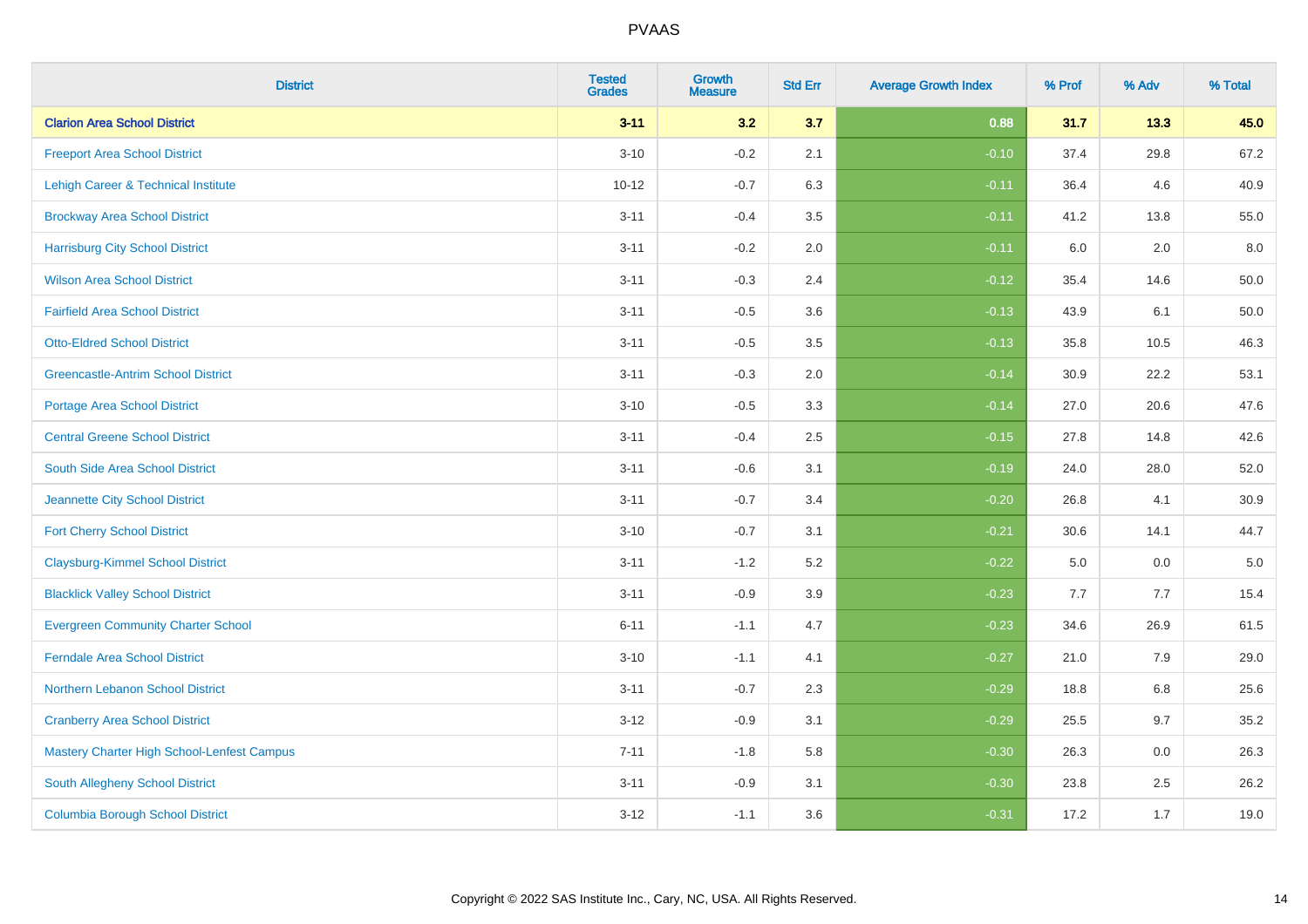| <b>District</b>                                         | <b>Tested</b><br><b>Grades</b> | <b>Growth</b><br><b>Measure</b> | <b>Std Err</b> | <b>Average Growth Index</b> | % Prof | % Adv | % Total |
|---------------------------------------------------------|--------------------------------|---------------------------------|----------------|-----------------------------|--------|-------|---------|
| <b>Clarion Area School District</b>                     | $3 - 11$                       | 3.2                             | 3.7            | 0.88                        | 31.7   | 13.3  | 45.0    |
| <b>Clairton City School District</b>                    | $3 - 11$                       | $-1.6$                          | 5.0            | $-0.32$                     | 3.8    | 0.5   | 4.4     |
| <b>Forest City Regional School District</b>             | $3 - 12$                       | $-1.2$                          | 3.6            | $-0.33$                     | 26.5   | 8.2   | 34.7    |
| <b>Palmerton Area School District</b>                   | $3 - 11$                       | $-0.9$                          | 2.7            | $-0.34$                     | 34.3   | 14.3  | 48.6    |
| <b>MaST Community Charter School</b>                    | $3 - 10$                       | $-0.9$                          | 2.5            | $-0.34$                     | 25.0   | 21.6  | 46.6    |
| <b>Clearfield Area School District</b>                  | $3 - 10$                       | $-1.3$                          | 3.7            | $-0.34$                     | 43.9   | 24.6  | 68.4    |
| <b>Everett Area School District</b>                     | $3 - 11$                       | $-1.1$                          | 3.1            | $-0.34$                     | 34.2   | 13.2  | 47.4    |
| <b>Pine Grove Area School District</b>                  | $3 - 11$                       | $-1.1$                          | 3.0            | $-0.36$                     | 29.5   | 14.3  | 43.8    |
| <b>Westmont Hilltop School District</b>                 | $3 - 11$                       | $-1.0$                          | 2.8            | $-0.36$                     | 33.3   | 14.7  | 48.0    |
| <b>Forest Area School District</b>                      | $3 - 11$                       | $-1.8$                          | 4.7            | $-0.37$                     | 18.9   | 15.1  | 34.0    |
| <b>Farrell Area School District</b>                     | $3 - 11$                       | $-1.9$                          | 4.2            | $-0.44$                     | 9.3    | 11.6  | 20.9    |
| <b>Burrell School District</b>                          | $3 - 11$                       | $-1.5$                          | 3.3            | $-0.44$                     | 27.8   | 17.7  | 45.6    |
| <b>Chichester School District</b>                       | $3 - 11$                       | $-1.8$                          | 4.2            | $-0.44$                     | 40.0   | 14.0  | 54.0    |
| <b>Schuylkill Valley School District</b>                | $3 - 11$                       | $-1.0$                          | 2.2            | $-0.47$                     | 29.8   | 20.2  | 50.0    |
| <b>Allegheny Valley School District</b>                 | $3 - 11$                       | $-1.9$                          | 3.9            | $-0.48$                     | 31.8   | 11.4  | 43.2    |
| York Academy Regional Charter School                    | $3 - 11$                       | $-2.3$                          | 4.4            | $-0.52$                     | 23.5   | 2.0   | 25.5    |
| <b>Lakeview School District</b>                         | $3 - 11$                       | $-1.9$                          | 3.5            | $-0.53$                     | 41.5   | 12.3  | 53.8    |
| <b>Southeastern Greene School District</b>              | $3 - 10$                       | $-2.3$                          | 4.4            | $-0.53$                     | 29.0   | 9.7   | 38.7    |
| <b>Susq-Cyber Charter School</b>                        | $9 - 11$                       | $-3.2$                          | 5.8            | $-0.54$                     | 23.8   | 4.8   | 28.6    |
| Center For Student Learning Charter School At Pennsbury | $6 - 12$                       | $-3.3$                          | 6.0            | $-0.55$                     | 23.1   | 0.0   | 23.1    |
| <b>Penns Manor Area School District</b>                 | $3 - 12$                       | $-1.9$                          | 3.5            | $-0.55$                     | 24.2   | 3.8   | 28.0    |
| <b>Highlands School District</b>                        | $3 - 11$                       | $-1.3$                          | 2.3            | $-0.55$                     | 32.6   | 10.5  | 43.0    |
| <b>South Eastern School District</b>                    | $3 - 11$                       | $-1.0$                          | 1.8            | $-0.55$                     | 36.4   | 17.1  | 53.5    |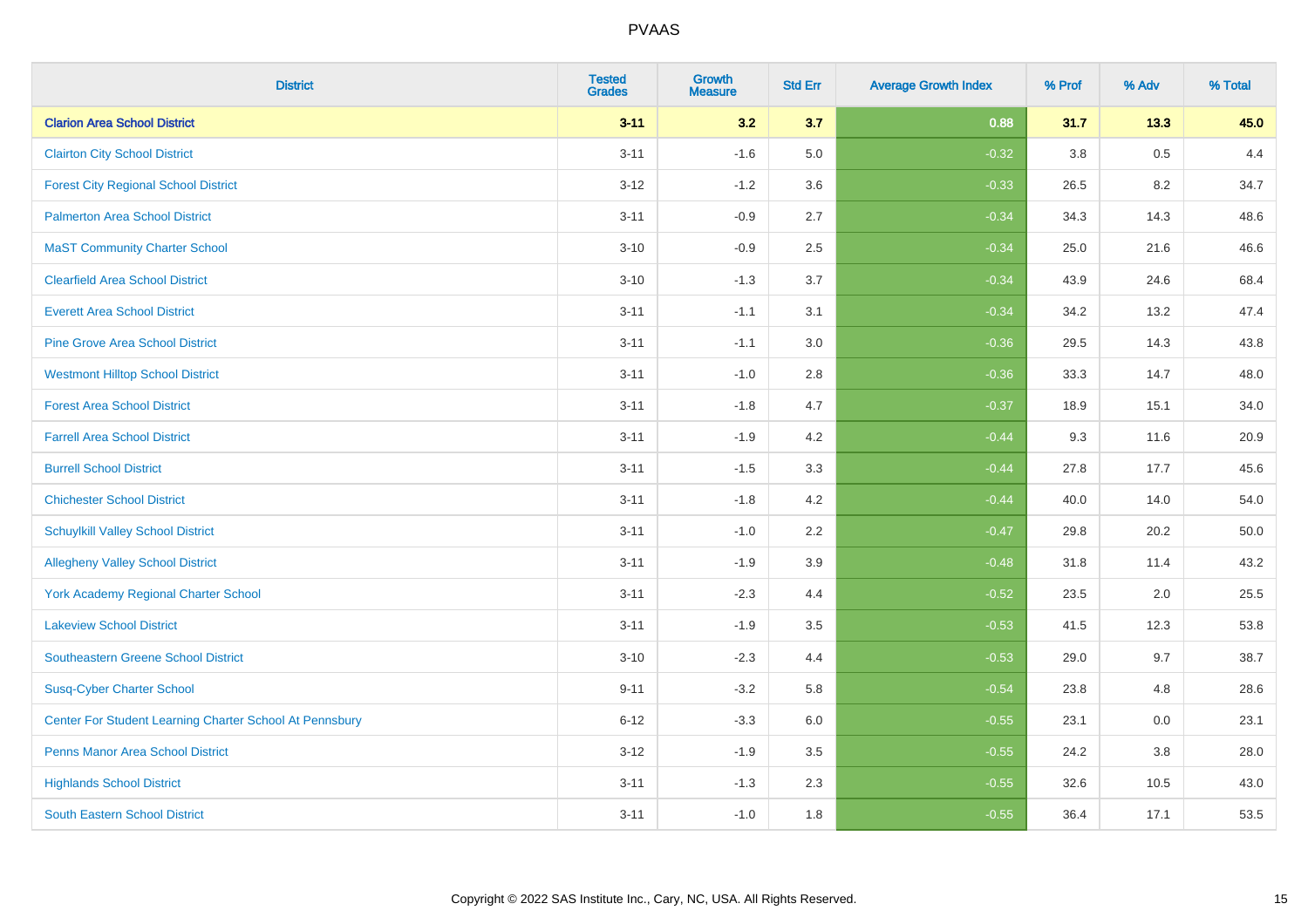| <b>District</b>                             | <b>Tested</b><br><b>Grades</b> | <b>Growth</b><br><b>Measure</b> | <b>Std Err</b> | <b>Average Growth Index</b> | % Prof | % Adv | % Total |
|---------------------------------------------|--------------------------------|---------------------------------|----------------|-----------------------------|--------|-------|---------|
| <b>Clarion Area School District</b>         | $3 - 11$                       | 3.2                             | 3.7            | 0.88                        | 31.7   | 13.3  | 45.0    |
| <b>Exeter Township School District</b>      | $3 - 11$                       | $-1.0$                          | 1.7            | $-0.58$                     | 27.2   | 15.6  | 42.8    |
| <b>Bangor Area School District</b>          | $3 - 12$                       | $-1.2$                          | 2.0            | $-0.60$                     | 25.8   | 12.7  | 38.5    |
| <b>Carlynton School District</b>            | $3 - 11$                       | $-2.0$                          | 3.2            | $-0.62$                     | 27.9   | 5.2   | 33.1    |
| <b>Lebanon School District</b>              | $3 - 11$                       | $-1.2$                          | 1.9            | $-0.63$                     | 15.2   | 6.4   | 21.6    |
| Propel Charter School - Braddock Hills      | $3 - 11$                       | $-2.1$                          | 3.3            | $-0.63$                     | 4.8    | 3.2   | 8.1     |
| <b>New Brighton Area School District</b>    | $3 - 11$                       | $-2.1$                          | 3.2            | $-0.65$                     | 31.5   | 11.1  | 42.6    |
| <b>Monessen City School District</b>        | $3 - 10$                       | $-3.9$                          | 5.6            | $-0.69$                     | 21.0   | 10.5  | 31.6    |
| <b>Tri-Valley School District</b>           | $3 - 10$                       | $-2.7$                          | 3.9            | $-0.69$                     | 31.0   | 9.5   | 40.5    |
| Northern Bedford County School District     | $3 - 11$                       | $-2.3$                          | 3.3            | $-0.69$                     | 26.2   | 16.9  | 43.1    |
| <b>Norwin School District</b>               | $3 - 11$                       | $-1.1$                          | 1.6            | $-0.70$                     | 37.7   | 27.6  | 65.2    |
| <b>Albert Gallatin Area School District</b> | $3 - 11$                       | $-1.7$                          | 2.3            | $-0.72$                     | 31.9   | 20.7  | 52.7    |
| <b>Valley Grove School District</b>         | $3 - 10$                       | $-4.0$                          | 5.5            | $-0.72$                     | 68.4   | 15.8  | 84.2    |
| Urban Pathways 6-12 Charter School          | $6 - 11$                       | $-4.1$                          | 5.7            | $-0.72$                     | 0.0    | 0.0   | $0.0\,$ |
| <b>Roberto Clemente Charter School</b>      | $3 - 12$                       | $-3.3$                          | 4.1            | $-0.79$                     | 22.7   | 4.6   | 27.3    |
| <b>Bradford Area School District</b>        | $3 - 12$                       | $-1.8$                          | 2.3            | $-0.79$                     | 31.2   | 16.7  | 47.9    |
| Mastery Charter School - Shoemaker Campus   | $7 - 10$                       | $-2.3$                          | 2.8            | $-0.81$                     | 10.1   | 3.7   | 13.8    |
| <b>Northgate School District</b>            | $3 - 11$                       | $-3.0$                          | 3.4            | $-0.85$                     | 35.6   | 6.8   | 42.4    |
| <b>Minersville Area School District</b>     | $3 - 11$                       | $-2.9$                          | 3.4            | $-0.86$                     | 27.4   | 9.7   | 37.1    |
| <b>Reynolds School District</b>             | $3 - 10$                       | $-3.0$                          | 3.5            | $-0.87$                     | 27.3   | 9.1   | 36.4    |
| <b>Carbondale Area School District</b>      | $3 - 10$                       | $-2.8$                          | 3.2            | $-0.87$                     | 27.5   | 2.9   | 30.4    |
| <b>Mount Union Area School District</b>     | $3 - 10$                       | $-2.5$                          | 2.8            | $-0.89$                     | 19.8   | 5.8   | 25.6    |
| <b>Uniontown Area School District</b>       | $3 - 11$                       | $-2.8$                          | 3.1            | $-0.91$                     | 31.7   | 7.3   | 39.0    |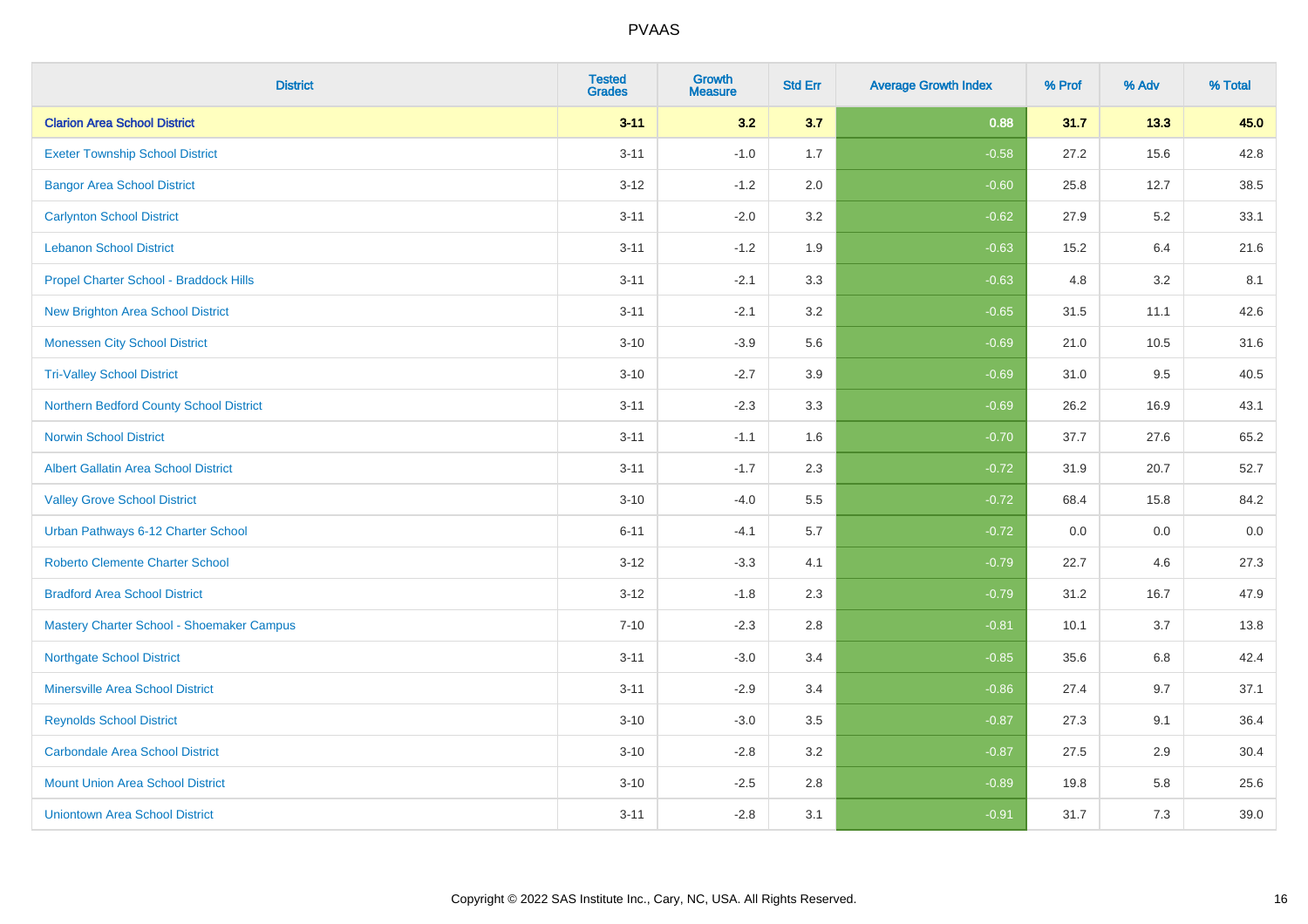| <b>District</b>                                 | <b>Tested</b><br><b>Grades</b> | <b>Growth</b><br><b>Measure</b> | <b>Std Err</b> | <b>Average Growth Index</b> | % Prof | % Adv   | % Total |
|-------------------------------------------------|--------------------------------|---------------------------------|----------------|-----------------------------|--------|---------|---------|
| <b>Clarion Area School District</b>             | $3 - 11$                       | 3.2                             | 3.7            | 0.88                        | 31.7   | 13.3    | 45.0    |
| <b>Conneaut School District</b>                 | $3 - 12$                       | $-2.3$                          | 2.6            | $-0.91$                     | 27.4   | 9.7     | 37.1    |
| <b>Wyomissing Area School District</b>          | $3 - 12$                       | $-2.4$                          | 2.6            | $-0.92$                     | 25.6   | 28.1    | 53.7    |
| <b>Propel Charter School-Montour</b>            | $3 - 10$                       | $-3.4$                          | 3.6            | $-0.93$                     | 7.7    | $0.0\,$ | 7.7     |
| <b>KIPP Dubois Charter School</b>               | $9 - 10$                       | $-3.0$                          | 3.1            | $-0.95$                     | 10.0   | 0.0     | 10.0    |
| <b>Northwest Area School District</b>           | $3 - 10$                       | $-3.2$                          | 3.3            | $-0.97$                     | 30.4   | 13.0    | 43.5    |
| <b>Sugar Valley Rural Charter School</b>        | $3 - 11$                       | $-3.6$                          | 3.7            | $-0.98$                     | 10.3   | 0.0     | 10.3    |
| <b>Shamokin Area School District</b>            | $3 - 11$                       | $-2.6$                          | 2.5            | $-1.06$                     | 19.6   | 9.8     | 29.3    |
| <b>Mahanoy Area School District</b>             | $3 - 10$                       | $-3.4$                          | 3.1            | $-1.07$                     | 21.4   | 8.6     | 30.0    |
| <b>Moshannon Valley School District</b>         | $3 - 10$                       | $-5.1$                          | 4.6            | $-1.12$                     | 25.0   | 12.5    | 37.5    |
| <b>Cameron County School District</b>           | $3 - 12$                       | $-5.0$                          | 4.4            | $-1.12$                     | 34.9   | 4.8     | 39.7    |
| <b>Harmony Area School District</b>             | $3 - 10$                       | $-5.7$                          | $5.0\,$        | $-1.13$                     | 33.3   | 0.0     | 33.3    |
| Northwestern Lehigh School District             | $3 - 11$                       | $-2.4$                          | 2.1            | $-1.14$                     | 41.7   | 17.9    | 59.5    |
| <b>Beaver Area School District</b>              | $3 - 10$                       | $-3.0$                          | 2.5            | $-1.16$                     | 25.8   | 27.8    | 53.6    |
| <b>Shaler Area School District</b>              | $3 - 11$                       | $-2.1$                          | 1.8            | $-1.18$                     | 32.0   | 13.0    | 45.0    |
| <b>Susquehanna Community School District</b>    | $3 - 11$                       | $-4.5$                          | 3.8            | $-1.19$                     | 31.9   | $8.8\,$ | 40.7    |
| <b>Cornell School District</b>                  | $3 - 11$                       | $-5.5$                          | 4.6            | $-1.20$                     | 11.3   | $3.2\,$ | 14.5    |
| <b>Millville Area School District</b>           | $3-12$                         | $-5.6$                          | 4.4            | $-1.26$                     | 31.4   | 11.4    | 42.9    |
| <b>Springfield Township School District</b>     | $3 - 11$                       | $-3.9$                          | 3.1            | $-1.27$                     | 37.2   | 30.8    | 68.1    |
| <b>Propel Charter School-Homestead</b>          | $3 - 11$                       | $-5.0$                          | 3.9            | $-1.27$                     | 7.3    | 0.0     | 7.3     |
| <b>Keystone Education Center Charter School</b> | $3 - 12$                       | $-6.5$                          | 5.1            | $-1.28$                     | 0.0    | 0.0     | 0.0     |
| <b>Bucks County Technical High School</b>       | $9 - 10$                       | $-2.9$                          | 2.2            | $-1.29$                     | 27.7   | 10.4    | 38.2    |
| <b>Shenandoah Valley School District</b>        | $3 - 11$                       | $-4.5$                          | 3.5            | $-1.29$                     | 14.3   | 0.0     | 14.3    |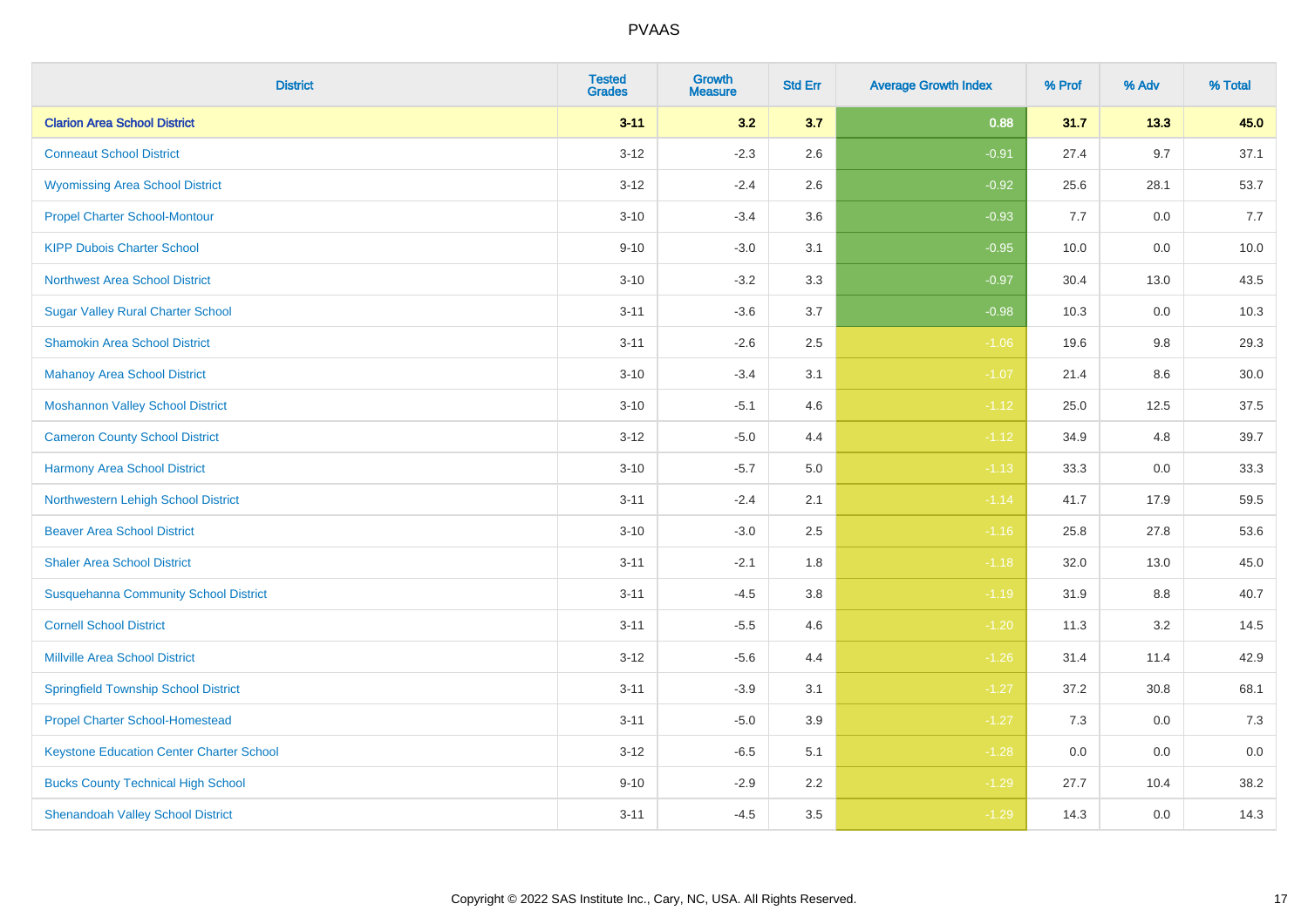| <b>District</b>                               | <b>Tested</b><br><b>Grades</b> | <b>Growth</b><br><b>Measure</b> | <b>Std Err</b> | <b>Average Growth Index</b> | % Prof | % Adv | % Total |
|-----------------------------------------------|--------------------------------|---------------------------------|----------------|-----------------------------|--------|-------|---------|
| <b>Clarion Area School District</b>           | $3 - 11$                       | 3.2                             | 3.7            | 0.88                        | 31.7   | 13.3  | 45.0    |
| <b>Southern Fulton School District</b>        | $3 - 11$                       | $-5.1$                          | 4.0            | $-1.29$                     | 21.7   | 13.0  | 34.8    |
| <b>Rose Tree Media School District</b>        | $3 - 10$                       | $-2.8$                          | 2.1            | $-1.33$                     | 35.2   | 29.6  | 64.8    |
| <b>Northeast Bradford School District</b>     | $3 - 10$                       | $-5.0$                          | 3.7            | $-1.35$                     | 30.6   | 4.8   | 35.5    |
| <b>Dubois Area School District</b>            | $3 - 11$                       | $-2.8$                          | 2.0            | $-1.37$                     | 35.5   | 19.0  | 54.6    |
| <b>Chester-Upland School District</b>         | $3 - 11$                       | $-3.6$                          | 2.6            | $-1.38$                     | 1.6    | 0.0   | 1.6     |
| <b>Franklin Area School District</b>          | $3 - 11$                       | $-3.7$                          | 2.6            | $-1.43$                     | 30.5   | 5.9   | 36.4    |
| <b>Weatherly Area School District</b>         | $3 - 11$                       | $-5.8$                          | 4.0            | $-1.44$                     | 32.1   | 8.9   | 41.1    |
| <b>Middletown Area School District</b>        | $3 - 11$                       | $-3.4$                          | 2.4            | $-1.44$                     | 34.3   | 15.2  | 49.4    |
| <b>Rochester Area School District</b>         | $3 - 11$                       | $-5.7$                          | 3.9            | $-1.45$                     | 14.9   | 2.1   | 17.0    |
| <b>Greater Johnstown School District</b>      | $3 - 11$                       | $-3.5$                          | 2.4            | $-1.45$                     | 10.3   | 1.3   | 11.5    |
| Salisbury-Elk Lick School District            | $3 - 11$                       | $-8.4$                          | 5.8            | $-1.45$                     | 33.3   | 5.6   | 38.9    |
| <b>Troy Area School District</b>              | $3 - 10$                       | $-4.7$                          | 3.2            | $-1.46$                     | 22.8   | 16.5  | 39.2    |
| <b>Towanda Area School District</b>           | $3 - 11$                       | $-4.0$                          | 2.6            | $-1.52$                     | 24.8   | 9.9   | 34.8    |
| <b>Crestwood School District</b>              | $3 - 11$                       | $-3.4$                          | 2.2            | $-1.52$                     | 33.1   | 21.7  | 54.9    |
| <b>Nazareth Area School District</b>          | $3 - 11$                       | $-2.5$                          | 1.7            | $-1.53$                     | 29.2   | 24.6  | 53.8    |
| <b>Universal Audenried Charter School</b>     | $9 - 11$                       | $-3.8$                          | 2.5            | $-1.53$                     | 3.0    | 0.5   | 3.5     |
| <b>Ridgway Area School District</b>           | $3 - 11$                       | $-6.1$                          | 4.0            | $-1.53$                     | 42.2   | 15.6  | 57.8    |
| <b>Conemaugh Valley School District</b>       | $3 - 12$                       | $-6.3$                          | 4.1            | $-1.54$                     | 23.7   | 5.1   | 28.8    |
| <b>Charleroi School District</b>              | $3 - 11$                       | $-4.3$                          | 2.7            | $-1.55$                     | 22.2   | 15.9  | 38.1    |
| <b>Shanksville-Stonycreek School District</b> | $3 - 10$                       | $-8.6$                          | 5.5            | $-1.55$                     | 17.6   | 23.5  | 41.2    |
| <b>Slippery Rock Area School District</b>     | $3 - 11$                       | $-3.8$                          | 2.5            | $-1.56$                     | 30.8   | 21.9  | 52.7    |
| Insight PA Cyber Charter School               | $3 - 11$                       | $-9.4$                          | 5.8            | $-1.62$                     | 25.6   | 4.6   | 30.2    |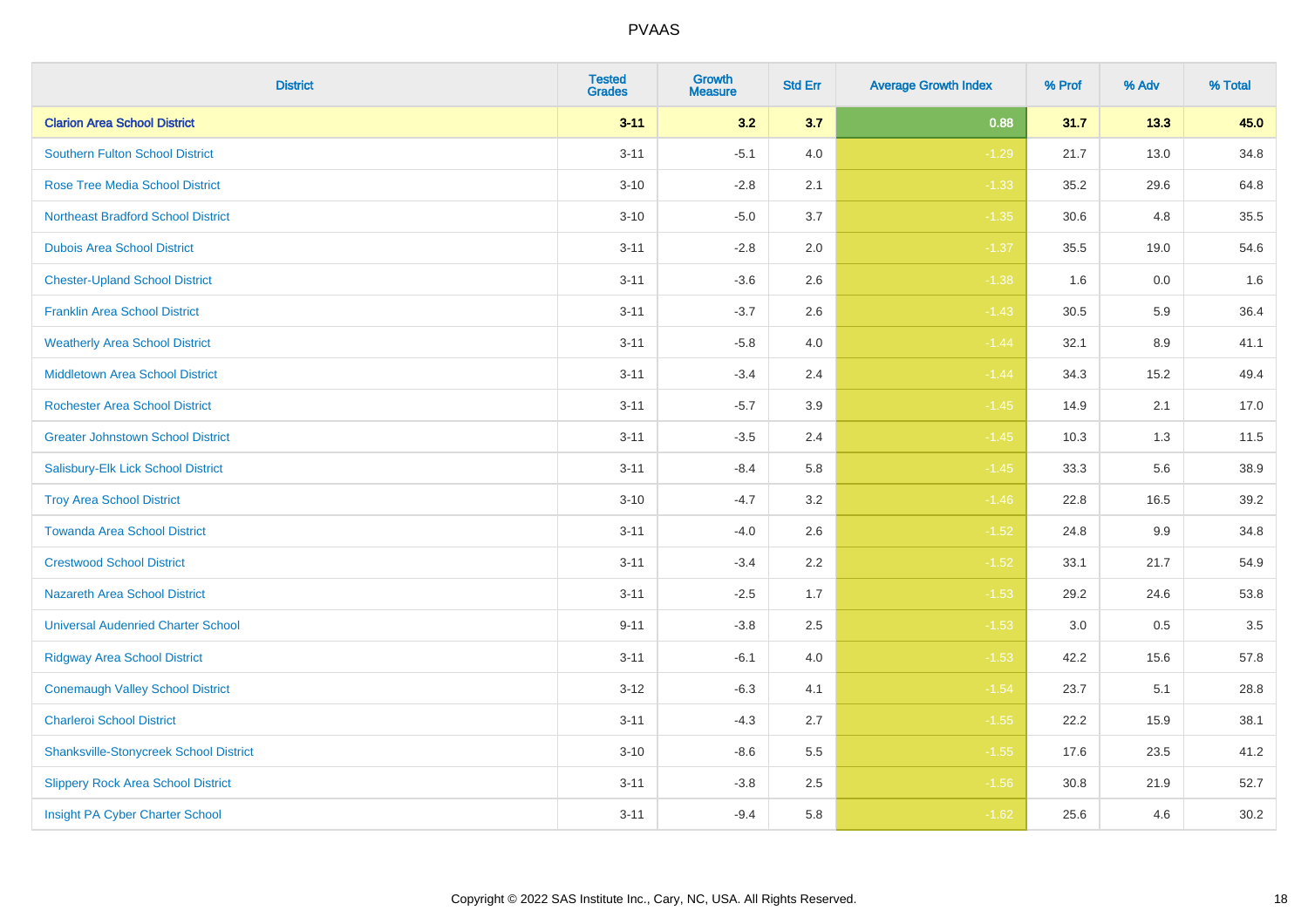| <b>District</b>                                        | <b>Tested</b><br><b>Grades</b> | <b>Growth</b><br><b>Measure</b> | <b>Std Err</b> | <b>Average Growth Index</b> | % Prof | % Adv | % Total |
|--------------------------------------------------------|--------------------------------|---------------------------------|----------------|-----------------------------|--------|-------|---------|
| <b>Clarion Area School District</b>                    | $3 - 11$                       | 3.2                             | 3.7            | 0.88                        | 31.7   | 13.3  | 45.0    |
| <b>Laurel Highlands School District</b>                | $3 - 11$                       | $-3.8$                          | 2.3            | $-1.63$                     | 20.9   | 14.6  | 35.4    |
| <b>Hollidaysburg Area School District</b>              | $3 - 11$                       | $-2.7$                          | 1.6            | $-1.64$                     | 32.6   | 15.2  | 47.8    |
| <b>Hatboro-Horsham School District</b>                 | $3 - 11$                       | $-2.7$                          | 1.6            | $-1.65$                     | 27.9   | 17.9  | 45.8    |
| <b>Steelton-Highspire School District</b>              | $3 - 11$                       | $-5.3$                          | 3.2            | $-1.65$                     | 13.9   | 0.0   | 13.9    |
| <b>Woodland Hills School District</b>                  | $3 - 12$                       | $-4.2$                          | 2.5            | $-1.66$                     | 10.1   | 1.4   | 11.5    |
| <b>Dauphin County Technical School</b>                 | $9 - 11$                       | $-3.9$                          | 2.3            | $-1.67$                     | 18.3   | 11.1  | 29.3    |
| <b>Environmental Charter School At Frick Park</b>      | $3-9$                          | $-6.2$                          | 3.7            | $-1.67$                     | 25.9   | 3.4   | 29.3    |
| <b>Twin Valley School District</b>                     | $3 - 12$                       | $-3.2$                          | 1.9            | $-1.68$                     | 38.8   | 19.8  | 58.6    |
| <b>Union Area School District</b>                      | $3 - 11$                       | $-6.5$                          | 3.8            | $-1.70$                     | 30.6   | 12.2  | 42.9    |
| Southern Huntingdon County School District             | $3 - 11$                       | $-5.9$                          | 3.4            | $-1.76$                     | 32.8   | 4.9   | 37.7    |
| <b>Oxford Area School District</b>                     | $3 - 11$                       | $-3.1$                          | 1.8            | $-1.77$                     | 27.5   | 14.5  | 42.0    |
| Renaissance Academy Charter School                     | $3 - 11$                       | $-5.6$                          | 3.1            | $-1.79$                     | 28.4   | 18.5  | 46.9    |
| <b>Pleasant Valley School District</b>                 | $3 - 11$                       | $-3.3$                          | 1.8            | $-1.80$                     | 28.5   | 10.4  | 39.0    |
| New Kensington-Arnold School District                  | $3 - 11$                       | $-5.8$                          | 3.2            | $-1.80$                     | 10.8   | 1.2   | 12.0    |
| <b>Westinghouse Arts Academy Charter School</b>        | $9 - 10$                       | $-6.0$                          | 3.3            | $-1.81$                     | 20.2   | 8.9   | 29.1    |
| <b>West Chester Area School District</b>               | $3 - 11$                       | $-2.1$                          | 1.2            | $-1.83$                     | 36.4   | 23.2  | 59.6    |
| <b>Montgomery Area School District</b>                 | $3 - 11$                       | $-5.8$                          | 3.2            | $-1.83$                     | 25.0   | 11.5  | 36.5    |
| <b>Penn Cambria School District</b>                    | $3 - 11$                       | $-4.5$                          | 2.4            | $-1.86$                     | 27.3   | 15.8  | 43.2    |
| <b>Chester Charter Scholars Academy Charter School</b> | $3 - 12$                       | $-6.2$                          | 3.3            | $-1.88$                     | 2.2    | 0.0   | 2.2     |
| <b>Jenkintown School District</b>                      | $3 - 11$                       | $-7.9$                          | 4.1            | $-1.92$                     | 34.1   | 27.3  | 61.4    |
| <b>Millersburg Area School District</b>                | $3 - 11$                       | $-6.6$                          | 3.4            | $-1.92$                     | 24.1   | 10.3  | 34.5    |
| Southern Lehigh School District                        | $3 - 11$                       | $-4.1$                          | 2.1            | $-1.94$                     | 39.3   | 28.0  | 67.2    |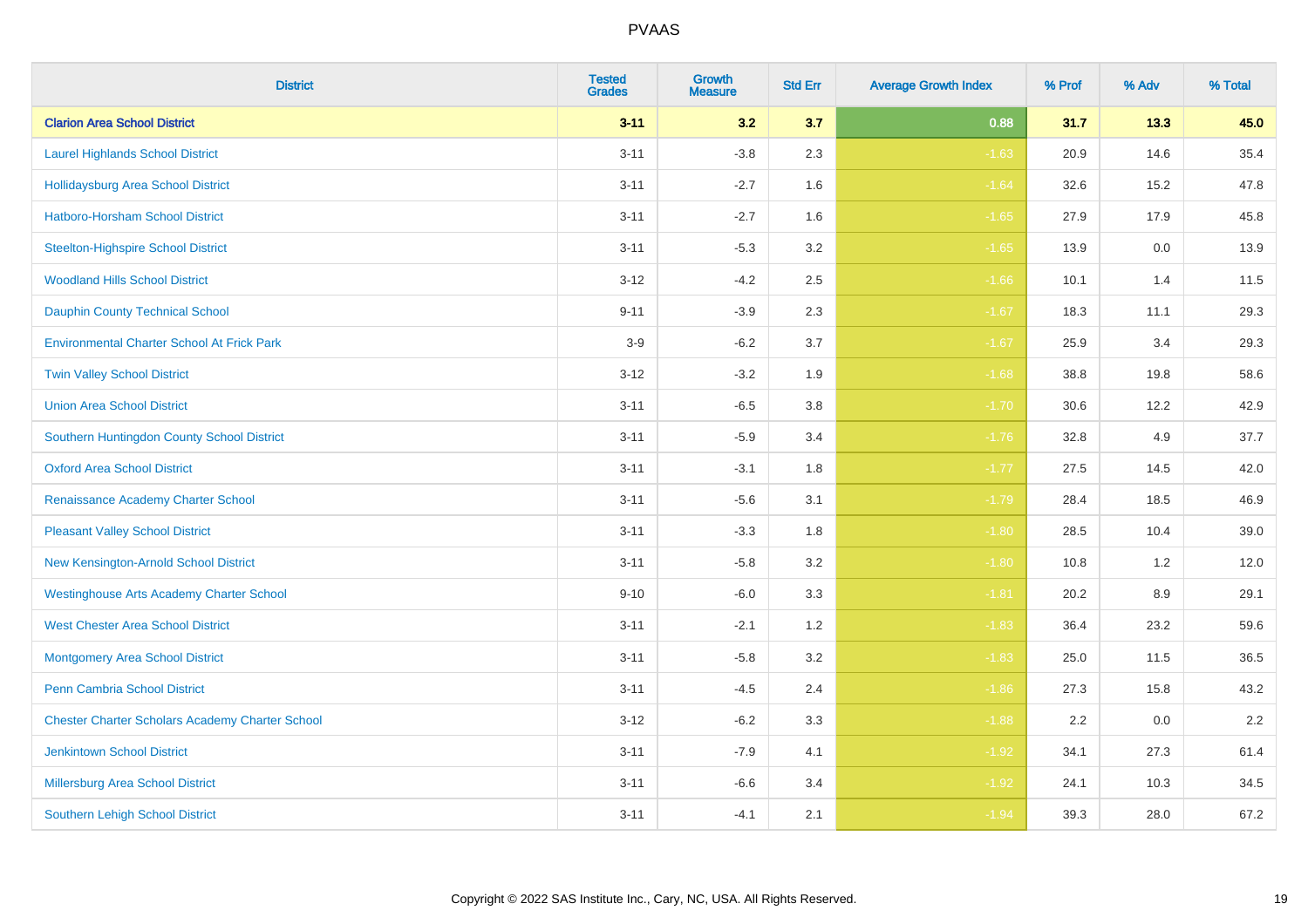| <b>District</b>                                                       | <b>Tested</b><br><b>Grades</b> | <b>Growth</b><br><b>Measure</b> | <b>Std Err</b> | <b>Average Growth Index</b> | % Prof | % Adv   | % Total |
|-----------------------------------------------------------------------|--------------------------------|---------------------------------|----------------|-----------------------------|--------|---------|---------|
| <b>Clarion Area School District</b>                                   | $3 - 11$                       | 3.2                             | 3.7            | 0.88                        | 31.7   | 13.3    | 45.0    |
| Schuylkill Haven Area School District                                 | $3 - 11$                       | $-5.3$                          | 2.7            | $-1.96$                     | 22.2   | 11.6    | 33.8    |
| <b>North East School District</b>                                     | $3 - 11$                       | $-5.3$                          | 2.7            | $-1.97$                     | 31.7   | 24.8    | 56.4    |
| <b>Titusville Area School District</b>                                | $3 - 11$                       | $-5.0$                          | 2.5            | $-1.98$                     | 26.5   | 6.8     | 33.3    |
| Lehigh Valley Academy Regional Charter School                         | $3 - 11$                       | $-5.9$                          | 3.0            | $-1.98$                     | 20.0   | 7.7     | 27.7    |
| Lincoln Leadership Academy Charter School                             | $3 - 12$                       | $-7.4$                          | 3.7            | $-1.99$                     | 6.4    | 2.1     | 8.5     |
| <b>Sto-Rox School District</b>                                        | $3 - 10$                       | $-7.0$                          | 3.5            | $-1.99$                     | 3.2    | $0.0\,$ | 3.2     |
| <b>Kiski Area School District</b>                                     | $3 - 11$                       | $-4.0$                          | 2.0            | $-1.99$                     | 23.1   | 18.2    | 41.3    |
| <b>Bristol Borough School District</b>                                | $3 - 12$                       | $-5.9$                          | 2.9            | $-2.00$                     | 27.8   | 3.3     | 31.1    |
| Preparatory Charter School Of Mathematics, Science, Tech, And Careers | $9 - 10$                       | $-5.1$                          | $2.5\,$        | $-2.03$                     | 6.3    | 1.4     | 7.7     |
| <b>Riverside Beaver County School District</b>                        | $3 - 11$                       | $-5.5$                          | 2.7            | $-2.03$                     | 35.8   | 23.2    | 59.0    |
| <b>Freedom Area School District</b>                                   | $3 - 11$                       | $-6.3$                          | 3.1            | $-2.04$                     | 22.9   | 8.4     | 31.3    |
| <b>Boyertown Area School District</b>                                 | $3 - 11$                       | $-2.9$                          | 1.4            | $-2.06$                     | 30.8   | 22.6    | 53.4    |
| <b>West Greene School District</b>                                    | $3 - 11$                       | $-8.1$                          | 3.9            | $-2.08$                     | 31.0   | 11.9    | 42.9    |
| <b>Wellsboro Area School District</b>                                 | $3 - 11$                       | $-6.3$                          | 3.0            | $-2.08$                     | 24.4   | 13.4    | 37.8    |
| <b>Mastery Charter School - Gratz Campus</b>                          | $7 - 10$                       | $-9.5$                          | 4.6            | $-2.09$                     | 0.0    | 3.4     | 3.4     |
| <b>East Allegheny School District</b>                                 | $3 - 11$                       | $-6.4$                          | 3.0            | $-2.11$                     | 21.0   | 7.4     | 28.4    |
| <b>West Middlesex Area School District</b>                            | $3 - 10$                       | $-7.4$                          | 3.5            | $-2.11$                     | 32.0   | 9.6     | 41.6    |
| <b>Cambria Heights School District</b>                                | $3 - 10$                       | $-6.2$                          | 2.9            | $-2.11$                     | 25.0   | 13.0    | 38.0    |
| <b>Elk Lake School District</b>                                       | $3 - 11$                       | $-6.1$                          | 2.9            | $-2.12$                     | 26.3   | 11.6    | 37.9    |
| North Schuylkill School District                                      | $3 - 11$                       | $-4.7$                          | 2.2            | $-2.16$                     | 20.2   | 11.7    | 31.9    |
| <b>Western Beaver County School District</b>                          | $3 - 11$                       | $-9.3$                          | 4.2            | $-2.20$                     | 45.1   | 3.9     | 49.0    |
| <b>Wyoming Area School District</b>                                   | $3 - 10$                       | $-5.5$                          | 2.5            | $-2.21$                     | 32.0   | 9.6     | 41.6    |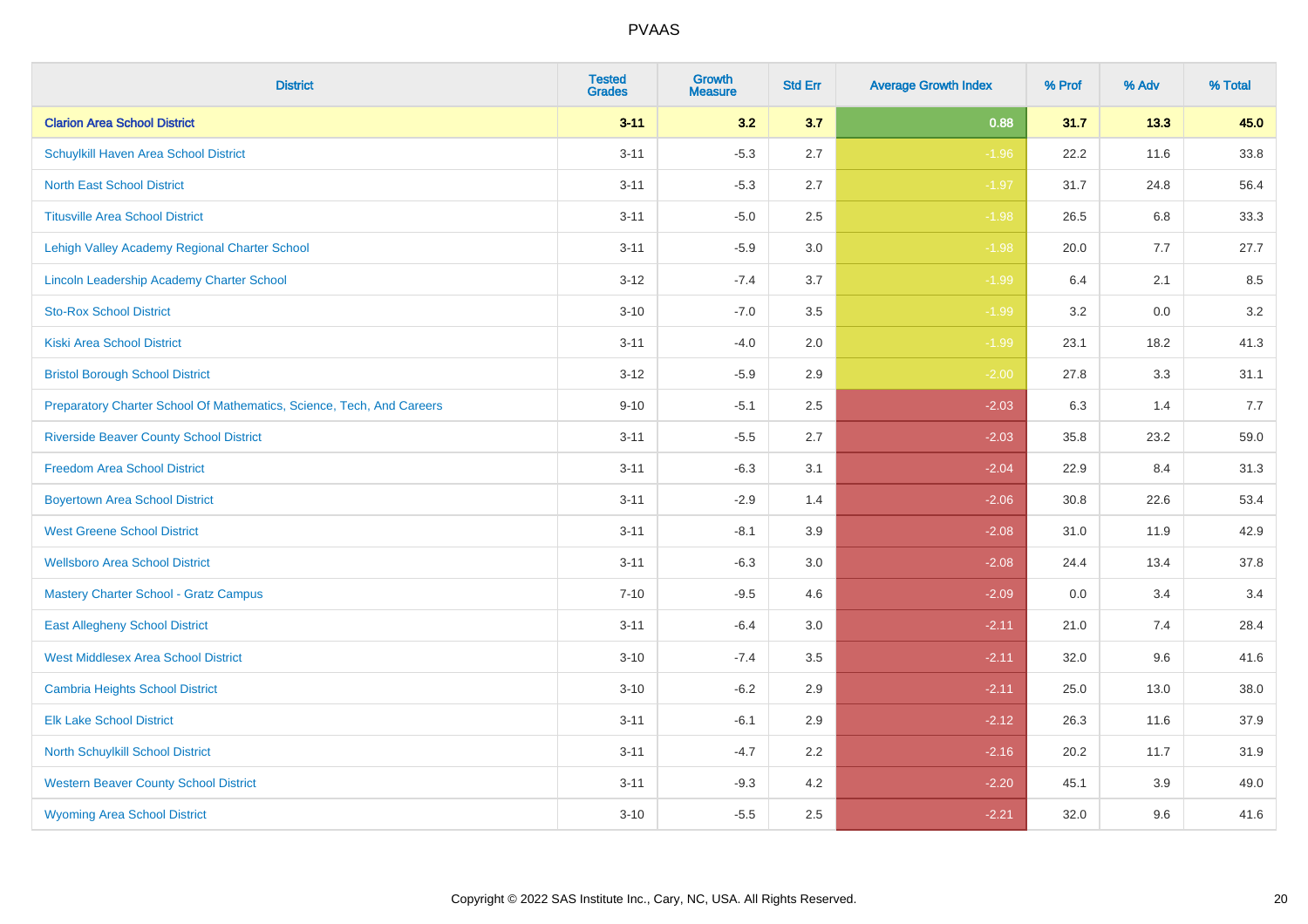| <b>District</b>                               | <b>Tested</b><br><b>Grades</b> | <b>Growth</b><br><b>Measure</b> | <b>Std Err</b> | <b>Average Growth Index</b> | % Prof | % Adv | % Total |
|-----------------------------------------------|--------------------------------|---------------------------------|----------------|-----------------------------|--------|-------|---------|
| <b>Clarion Area School District</b>           | $3 - 11$                       | 3.2                             | 3.7            | 0.88                        | 31.7   | 13.3  | 45.0    |
| <b>Elizabeth Forward School District</b>      | $3 - 11$                       | $-5.5$                          | 2.5            | $-2.25$                     | 32.2   | 12.8  | 45.0    |
| <b>Yough School District</b>                  | $3 - 10$                       | $-6.2$                          | 2.7            | $-2.27$                     | 28.9   | 8.8   | 37.7    |
| <b>Owen J Roberts School District</b>         | $3 - 11$                       | $-3.5$                          | 1.5            | $-2.27$                     | 36.8   | 24.4  | 61.2    |
| <b>Susquenita School District</b>             | $3 - 11$                       | $-5.9$                          | 2.6            | $-2.28$                     | 30.6   | 13.9  | 44.4    |
| <b>Achievement House Charter School</b>       | $7 - 11$                       | $-8.2$                          | 3.6            | $-2.28$                     | 16.7   | 2.8   | 19.4    |
| <b>Carmichaels Area School District</b>       | $3 - 10$                       | $-7.0$                          | 3.1            | $-2.30$                     | 17.8   | 9.6   | 27.4    |
| <b>Commodore Perry School District</b>        | $3 - 11$                       | $-10.4$                         | 4.5            | $-2.30$                     | 29.4   | 5.9   | 35.3    |
| <b>Jamestown Area School District</b>         | $3 - 11$                       | $-9.5$                          | 4.1            | $-2.33$                     | 41.5   | 4.9   | 46.3    |
| <b>Riverside School District</b>              | $3 - 11$                       | $-6.2$                          | 2.7            | $-2.33$                     | 20.8   | 17.0  | 37.7    |
| <b>City CHS</b>                               | $10 - 11$                      | $-5.6$                          | 2.4            | $-2.34$                     | 15.9   | 1.5   | 17.4    |
| <b>Octorara Area School District</b>          | $3 - 11$                       | $-7.5$                          | 3.2            | $-2.35$                     | 26.1   | 17.0  | 43.2    |
| <b>Pottsville Area School District</b>        | $3 - 12$                       | $-4.9$                          | 2.1            | $-2.36$                     | 21.8   | 7.9   | 29.6    |
| <b>Mount Pleasant Area School District</b>    | $3 - 11$                       | $-5.4$                          | 2.3            | $-2.37$                     | 33.3   | 8.7   | 42.0    |
| <b>Wyoming Valley West School District</b>    | $3 - 11$                       | $-5.5$                          | 2.3            | $-2.38$                     | 22.2   | 9.2   | 31.4    |
| <b>Redbank Valley School District</b>         | $3 - 11$                       | $-7.5$                          | 3.1            | $-2.41$                     | 12.4   | 10.6  | 23.1    |
| <b>Forbes Road School District</b>            | $3 - 11$                       | $-11.5$                         | 4.7            | $-2.43$                     | 23.1   | 10.3  | 33.3    |
| Pocono Mountain School District               | $3 - 12$                       | $-4.3$                          | 1.8            | $-2.43$                     | 35.5   | 17.1  | 52.6    |
| Perseus House Charter School Of Excellence    | $6 - 11$                       | $-6.4$                          | 2.6            | $-2.50$                     | 0.9    | 0.0   | 0.9     |
| <b>Columbia-Montour AVTS</b>                  | $9 - 10$                       | $-7.1$                          | 2.8            | $-2.52$                     | 19.5   | 3.2   | 22.7    |
| <b>Antietam School District</b>               | $3 - 10$                       | $-9.5$                          | 3.7            | $-2.57$                     | 20.9   | 1.5   | 22.4    |
| <b>Greater Nanticoke Area School District</b> | $3 - 12$                       | $-6.8$                          | 2.6            | $-2.58$                     | 15.2   | 8.9   | 24.1    |
| Catasauqua Area School District               | $3 - 12$                       | $-7.3$                          | 2.8            | $-2.58$                     | 27.1   | 11.2  | 38.3    |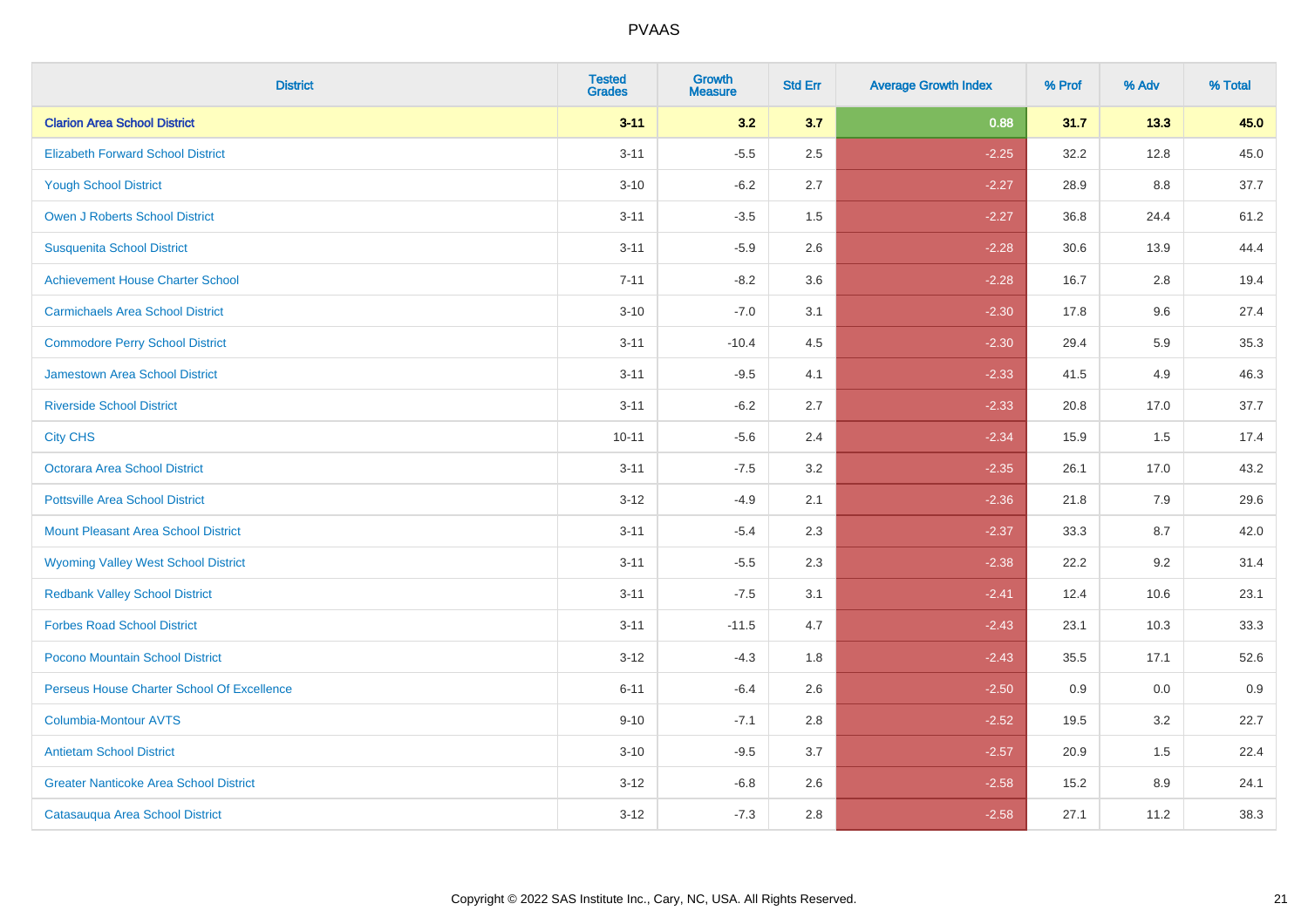| <b>District</b>                                | <b>Tested</b><br><b>Grades</b> | <b>Growth</b><br><b>Measure</b> | <b>Std Err</b> | <b>Average Growth Index</b> | % Prof | % Adv | % Total |
|------------------------------------------------|--------------------------------|---------------------------------|----------------|-----------------------------|--------|-------|---------|
| <b>Clarion Area School District</b>            | $3 - 11$                       | 3.2                             | 3.7            | 0.88                        | 31.7   | 13.3  | 45.0    |
| <b>Union City Area School District</b>         | $3 - 12$                       | $-8.7$                          | 3.3            | $-2.59$                     | 29.7   | 10.9  | 40.6    |
| <b>Bethel Park School District</b>             | $3 - 11$                       | $-4.4$                          | 1.7            | $-2.62$                     | 40.1   | 27.3  | 67.4    |
| <b>Richland School District</b>                | $3 - 11$                       | $-6.9$                          | 2.6            | $-2.63$                     | 40.1   | 20.9  | 61.0    |
| <b>Turkeyfoot Valley Area School District</b>  | $3 - 12$                       | $-15.4$                         | 5.8            | $-2.66$                     | 3.8    | 3.8   | 7.6     |
| <b>Connellsville Area School District</b>      | $3 - 11$                       | $-5.3$                          | 2.0            | $-2.67$                     | 24.2   | 5.0   | 29.1    |
| <b>Blairsville-Saltsburg School District</b>   | $3 - 11$                       | $-7.5$                          | 2.8            | $-2.67$                     | 20.1   | 8.2   | 28.3    |
| <b>Lawrence County CTC</b>                     | $10 - 11$                      | $-9.8$                          | 3.7            | $-2.68$                     | 7.3    | 0.0   | 7.3     |
| <b>Avonworth School District</b>               | $3 - 10$                       | $-6.2$                          | 2.3            | $-2.68$                     | 35.9   | 14.1  | 50.0    |
| <b>Governor Mifflin School District</b>        | $3 - 11$                       | $-4.4$                          | 1.6            | $-2.69$                     | 30.3   | 7.7   | 38.0    |
| <b>Eastern York School District</b>            | $3 - 11$                       | $-6.2$                          | 2.3            | $-2.70$                     | 27.8   | 18.5  | 46.4    |
| La Academia Partnership Charter School         | $6 - 11$                       | $-15.5$                         | 5.7            | $-2.70$                     | 2.3    | 0.0   | 2.3     |
| Karns City Area School District                | $3 - 11$                       | $-7.2$                          | 2.6            | $-2.71$                     | 26.4   | 20.8  | 47.2    |
| Selinsgrove Area School District               | $3 - 12$                       | $-5.7$                          | 2.1            | $-2.74$                     | 25.4   | 13.9  | 39.2    |
| <b>Clarion-Limestone Area School District</b>  | $3 - 12$                       | $-10.0$                         | 3.6            | $-2.76$                     | 28.3   | 20.0  | 48.3    |
| <b>Pottsgrove School District</b>              | $3 - 11$                       | $-5.5$                          | 2.0            | $-2.78$                     | 28.6   | 10.3  | 38.8    |
| <b>Quakertown Community School District</b>    | $3 - 12$                       | $-4.3$                          | 1.5            | $-2.79$                     | 33.8   | 20.1  | 53.8    |
| <b>Sharon City School District</b>             | $3 - 11$                       | $-6.5$                          | 2.3            | $-2.79$                     | 13.1   | 5.0   | 18.1    |
| <b>Innovative Arts Academy Charter School</b>  | $6 - 11$                       | $-7.2$                          | 2.5            | $-2.83$                     | 2.0    | 0.0   | 2.0     |
| Southern Columbia Area School District         | $3 - 11$                       | $-8.5$                          | 3.0            | $-2.83$                     | 30.5   | 12.8  | 43.3    |
| <b>Berwick Area School District</b>            | $3 - 11$                       | $-6.9$                          | 2.4            | $-2.84$                     | 22.3   | 11.5  | 33.8    |
| Mifflinburg Area School District               | $3 - 11$                       | $-6.0$                          | 2.1            | $-2.87$                     | 32.7   | 13.3  | 46.0    |
| <b>Carbon Career &amp; Technical Institute</b> | $9 - 11$                       | $-9.3$                          | 3.2            | $-2.92$                     | 19.6   | 2.2   | 21.7    |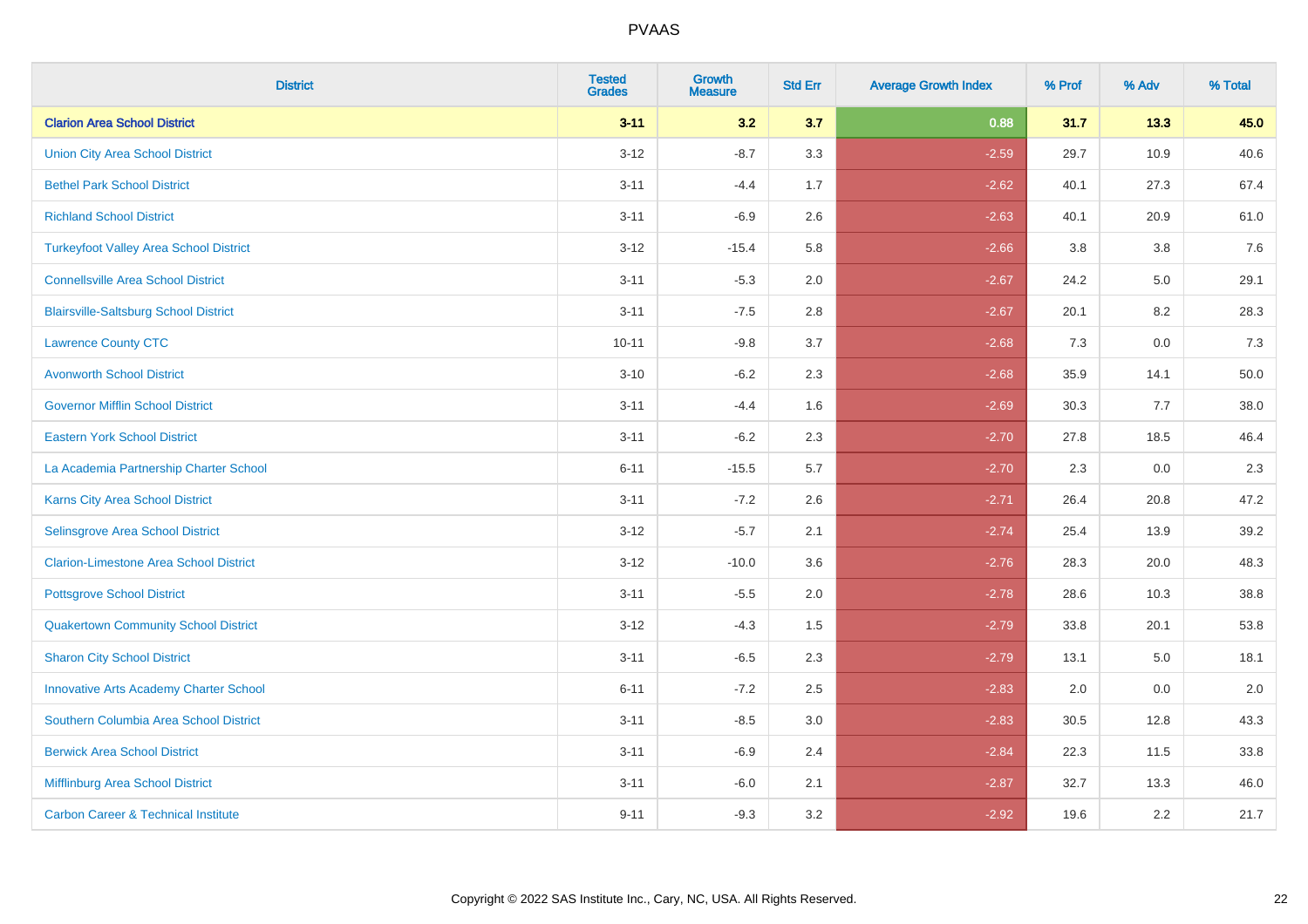| <b>District</b>                           | <b>Tested</b><br><b>Grades</b> | <b>Growth</b><br><b>Measure</b> | <b>Std Err</b> | <b>Average Growth Index</b> | % Prof | % Adv | % Total |
|-------------------------------------------|--------------------------------|---------------------------------|----------------|-----------------------------|--------|-------|---------|
| <b>Clarion Area School District</b>       | $3 - 11$                       | 3.2                             | 3.7            | 0.88                        | 31.7   | 13.3  | 45.0    |
| <b>Baldwin-Whitehall School District</b>  | $3 - 11$                       | $-5.5$                          | 1.9            | $-2.93$                     | 32.0   | 14.7  | 46.7    |
| <b>Montour School District</b>            | $3 - 11$                       | $-6.1$                          | 2.1            | $-2.95$                     | 31.8   | 23.6  | 55.3    |
| <b>Carlisle Area School District</b>      | $3 - 11$                       | $-5.2$                          | 1.7            | $-2.99$                     | 28.0   | 19.3  | 47.3    |
| <b>Corry Area School District</b>         | $3 - 11$                       | $-6.8$                          | 2.3            | $-3.01$                     | 24.0   | 8.8   | 32.8    |
| <b>Gettysburg Area School District</b>    | $3 - 11$                       | $-6.0$                          | 2.0            | $-3.02$                     | 28.8   | 19.6  | 48.5    |
| Boys Latin Of Philadelphia Charter School | $6 - 12$                       | $-8.0$                          | 2.7            | $-3.02$                     | 1.4    | 0.0   | 1.4     |
| Imhotep Institute Charter High School     | $9 - 11$                       | $-17.6$                         | 5.8            | $-3.03$                     | 15.4   | 0.0   | 15.4    |
| <b>Greensburg Salem School District</b>   | $3 - 11$                       | $-6.9$                          | 2.2            | $-3.06$                     | 30.3   | 13.3  | 43.6    |
| California Area School District           | $3 - 10$                       | $-13.7$                         | 4.5            | $-3.06$                     | 41.7   | 16.7  | 58.3    |
| Jefferson-Morgan School District          | $3 - 10$                       | $-12.0$                         | 3.9            | $-3.09$                     | 28.6   | 6.1   | 34.7    |
| <b>Erie City School District</b>          | $3 - 12$                       | $-4.5$                          | 1.4            | $-3.09$                     | 13.4   | 6.7   | 20.1    |
| <b>Hanover Area School District</b>       | $3 - 11$                       | $-14.7$                         | 4.7            | $-3.13$                     | 12.1   | 3.0   | 15.2    |
| <b>Wissahickon School District</b>        | $3 - 10$                       | $-5.3$                          | 1.7            | $-3.14$                     | 27.5   | 29.0  | 56.6    |
| <b>Keystone Oaks School District</b>      | $3 - 11$                       | $-7.2$                          | 2.3            | $-3.14$                     | 30.0   | 11.1  | 41.0    |
| <b>Somerset Area School District</b>      | $3 - 11$                       | $-7.6$                          | 2.4            | $-3.17$                     | 21.0   | 14.5  | 35.5    |
| <b>Parkland School District</b>           | $3 - 11$                       | $-3.7$                          | 1.2            | $-3.17$                     | 31.4   | 30.6  | 62.0    |
| <b>Montoursville Area School District</b> | $3 - 12$                       | $-8.4$                          | 2.6            | $-3.17$                     | 38.8   | 18.2  | 57.0    |
| <b>Canon-Mcmillan School District</b>     | $3 - 11$                       | $-5.0$                          | 1.5            | $-3.25$                     | 30.8   | 28.5  | 59.3    |
| <b>Riverview School District</b>          | $3 - 11$                       | $-13.0$                         | 4.0            | $-3.29$                     | 43.1   | 7.8   | 51.0    |
| Lackawanna Trail School District          | $3 - 10$                       | $-11.0$                         | 3.3            | $-3.35$                     | 13.1   | 18.0  | 31.2    |
| East Stroudsburg Area School District     | $3 - 11$                       | $-4.9$                          | 1.4            | $-3.38$                     | 22.7   | 12.5  | 35.2    |
| <b>Mount Carmel Area School District</b>  | $3 - 11$                       | $-7.9$                          | 2.3            | $-3.38$                     | 18.2   | 4.4   | 22.6    |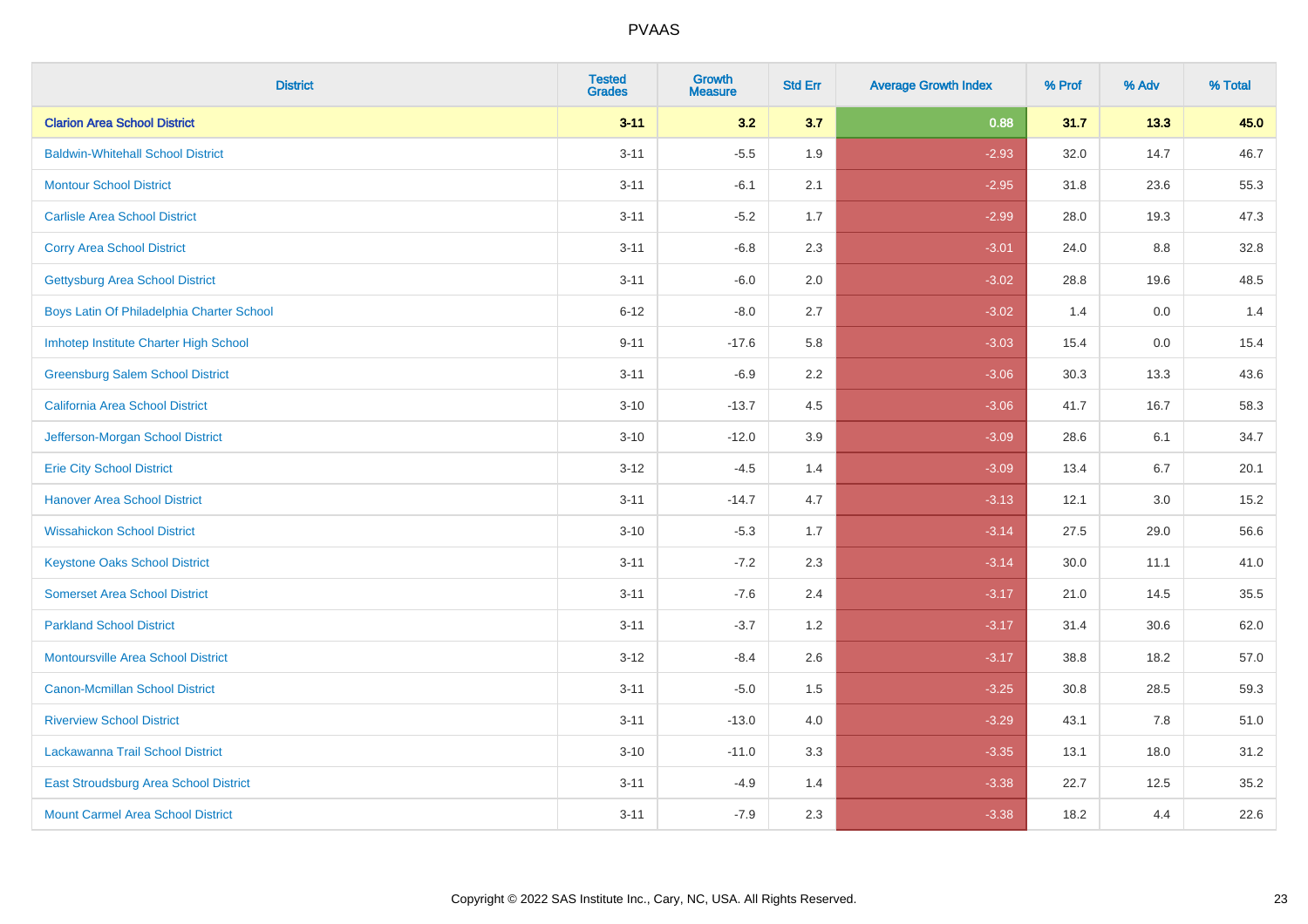| <b>District</b>                           | <b>Tested</b><br><b>Grades</b> | <b>Growth</b><br><b>Measure</b> | <b>Std Err</b> | <b>Average Growth Index</b> | % Prof | % Adv | % Total |
|-------------------------------------------|--------------------------------|---------------------------------|----------------|-----------------------------|--------|-------|---------|
| <b>Clarion Area School District</b>       | $3 - 11$                       | 3.2                             | 3.7            | 0.88                        | 31.7   | 13.3  | 45.0    |
| <b>Shikellamy School District</b>         | $3 - 10$                       | $-8.3$                          | 2.4            | $-3.42$                     | 20.8   | 18.5  | 39.2    |
| <b>Ligonier Valley School District</b>    | $3 - 11$                       | $-10.8$                         | 3.1            | $-3.43$                     | 34.1   | 5.8   | 39.9    |
| <b>South Park School District</b>         | $3 - 11$                       | $-8.8$                          | 2.5            | $-3.46$                     | 28.1   | 17.0  | 45.2    |
| <b>Burgettstown Area School District</b>  | $3 - 11$                       | $-11.2$                         | 3.2            | $-3.46$                     | 16.0   | 2.7   | 18.7    |
| Mechanicsburg Area School District        | $3 - 11$                       | $-5.7$                          | 1.6            | $-3.48$                     | 35.1   | 16.0  | 51.2    |
| Morrisville Borough School District       | $3 - 11$                       | $-13.1$                         | 3.7            | $-3.52$                     | 4.9    | 1.6   | 6.6     |
| <b>West York Area School District</b>     | $3 - 12$                       | $-9.8$                          | 2.7            | $-3.57$                     | 21.9   | 10.9  | 32.8    |
| <b>Old Forge School District</b>          | $3 - 12$                       | $-11.3$                         | 3.1            | $-3.62$                     | 28.6   | 13.2  | 41.8    |
| <b>Shade-Central City School District</b> | $3 - 11$                       | $-14.6$                         | 4.0            | $-3.68$                     | 9.6    | 0.0   | 9.6     |
| Jefferson County-Dubois AVTS              | $9 - 11$                       | $-11.7$                         | 3.1            | $-3.72$                     | 17.6   | 2.8   | 20.4    |
| <b>Pittston Area School District</b>      | $3 - 11$                       | $-8.2$                          | 2.2            | $-3.75$                     | 26.7   | 14.8  | 41.5    |
| <b>Mohawk Area School District</b>        | $3 - 11$                       | $-10.5$                         | 2.8            | $-3.75$                     | 35.1   | 10.6  | 45.7    |
| <b>Grove City Area School District</b>    | $3 - 12$                       | $-8.8$                          | 2.3            | $-3.89$                     | 25.6   | 16.4  | 42.0    |
| <b>Tacony Academy Charter School</b>      | $3 - 11$                       | $-12.9$                         | 3.3            | $-3.90$                     | 8.6    | 1.4   | 10.0    |
| <b>Bethlehem Area School District</b>     | $3 - 11$                       | $-4.5$                          | 1.1            | $-3.91$                     | 20.4   | 11.3  | 31.7    |
| <b>Tussey Mountain School District</b>    | $3 - 12$                       | $-13.0$                         | 3.3            | $-3.93$                     | 11.1   | 3.2   | 14.3    |
| <b>Windber Area School District</b>       | $3 - 11$                       | $-11.9$                         | 3.0            | $-3.94$                     | 41.0   | 10.3  | 51.3    |
| <b>Plum Borough School District</b>       | $3 - 11$                       | $-9.4$                          | 2.4            | $-3.98$                     | 32.9   | 27.4  | 60.4    |
| <b>Ellwood City Area School District</b>  | $3 - 11$                       | $-12.5$                         | 3.1            | $-4.00$                     | 26.7   | 8.7   | 35.4    |
| <b>Deer Lakes School District</b>         | $3 - 11$                       | $-10.0$                         | 2.5            | $-4.02$                     | 27.7   | 9.9   | 37.6    |
| <b>Southmoreland School District</b>      | $3 - 11$                       | $-12.5$                         | 3.1            | $-4.04$                     | 33.3   | 15.5  | 48.8    |
| <b>Milton Area School District</b>        | $3 - 11$                       | $-10.1$                         | 2.5            | $-4.04$                     | 23.0   | 11.3  | 34.2    |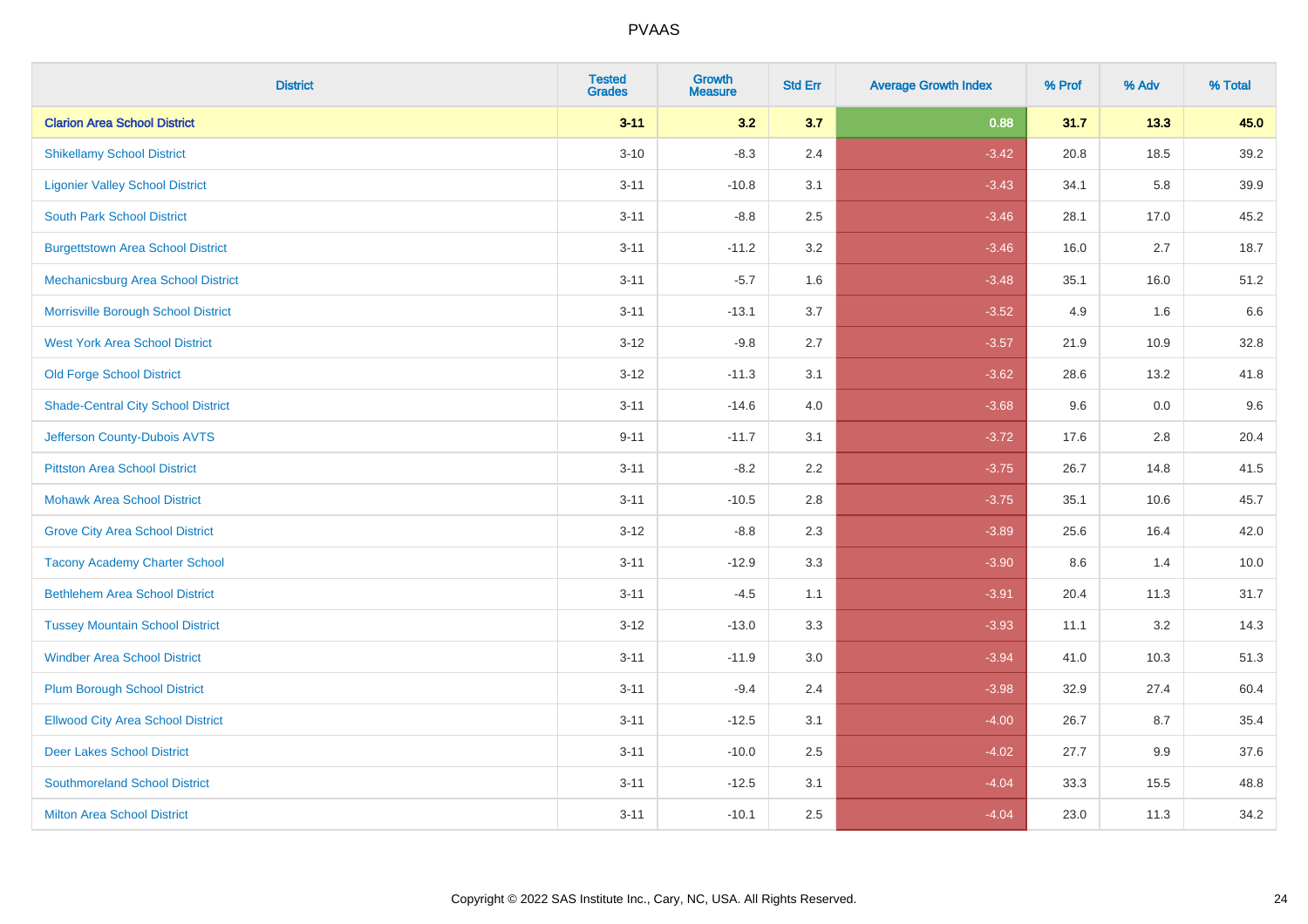| <b>District</b>                               | <b>Tested</b><br><b>Grades</b> | <b>Growth</b><br><b>Measure</b> | <b>Std Err</b> | <b>Average Growth Index</b> | % Prof | % Adv   | % Total |
|-----------------------------------------------|--------------------------------|---------------------------------|----------------|-----------------------------|--------|---------|---------|
| <b>Clarion Area School District</b>           | $3 - 11$                       | 3.2                             | 3.7            | 0.88                        | 31.7   | 13.3    | 45.0    |
| <b>Scranton School District</b>               | $3 - 12$                       | $-10.1$                         | 2.5            | $-4.04$                     | 20.0   | 7.7     | 27.7    |
| <b>Mcguffey School District</b>               | $3 - 11$                       | $-12.1$                         | 3.0            | $-4.06$                     | 12.8   | 5.9     | 18.6    |
| <b>Moniteau School District</b>               | $3 - 11$                       | $-11.8$                         | 2.9            | $-4.07$                     | 22.6   | $5.0\,$ | 27.6    |
| <b>Mid Valley School District</b>             | $3 - 10$                       | $-11.1$                         | 2.7            | $-4.07$                     | 28.3   | 8.1     | 36.4    |
| <b>Panther Valley School District</b>         | $3 - 12$                       | $-13.3$                         | 3.2            | $-4.10$                     | 31.5   | 4.1     | 35.6    |
| <b>Williamsburg Community School District</b> | $3 - 11$                       | $-16.9$                         | 4.1            | $-4.14$                     | 22.4   | 0.0     | 22.4    |
| <b>Central Fulton School District</b>         | $3 - 11$                       | $-13.3$                         | 3.2            | $-4.20$                     | 18.1   | 9.7     | 27.8    |
| <b>Chartiers Valley School District</b>       | $3 - 11$                       | $-9.1$                          | 2.1            | $-4.23$                     | 20.7   | 17.4    | 38.0    |
| <b>Central Dauphin School District</b>        | $3 - 11$                       | $-5.2$                          | 1.2            | $-4.24$                     | 29.3   | 8.7     | 38.0    |
| <b>Interboro School District</b>              | $3 - 12$                       | $-8.4$                          | 2.0            | $-4.27$                     | 27.6   | 6.4     | 34.1    |
| <b>Big Spring School District</b>             | $3 - 11$                       | $-9.8$                          | 2.3            | $-4.32$                     | 23.6   | 12.9    | 36.5    |
| <b>General Mclane School District</b>         | $3 - 11$                       | $-10.7$                         | 2.4            | $-4.40$                     | 34.0   | 15.6    | 49.6    |
| <b>Chambersburg Area School District</b>      | $3 - 11$                       | $-5.6$                          | 1.3            | $-4.42$                     | 24.2   | 15.2    | 39.4    |
| <b>Greenville Area School District</b>        | $3 - 11$                       | $-13.2$                         | 3.0            | $-4.45$                     | 32.1   | 4.6     | 36.7    |
| Jim Thorpe Area School District               | $3 - 11$                       | $-10.9$                         | 2.4            | $-4.48$                     | 19.5   | 6.0     | 25.5    |
| <b>Hanover Public School District</b>         | $3 - 11$                       | $-12.4$                         | 2.7            | $-4.50$                     | 22.7   | 6.2     | 28.9    |
| <b>Northwestern School District</b>           | $3 - 11$                       | $-14.6$                         | 3.2            | $-4.51$                     | 32.5   | 13.7    | 46.2    |
| <b>Dunmore School District</b>                | $3 - 11$                       | $-12.2$                         | 2.7            | $-4.51$                     | 15.0   | 5.3     | 20.4    |
| <b>Derry Area School District</b>             | $3 - 11$                       | $-11.8$                         | 2.6            | $-4.53$                     | 34.8   | 6.1     | 40.9    |
| <b>Fannett-Metal School District</b>          | $3 - 11$                       | $-22.3$                         | 4.8            | $-4.65$                     | 16.4   | 6.6     | 23.0    |
| <b>Neshannock Township School District</b>    | $3 - 10$                       | $-12.5$                         | 2.7            | $-4.73$                     | 29.0   | 13.0    | 42.0    |
| <b>Girard School District</b>                 | $3 - 11$                       | $-12.3$                         | 2.6            | $-4.76$                     | 29.7   | 18.9    | 48.6    |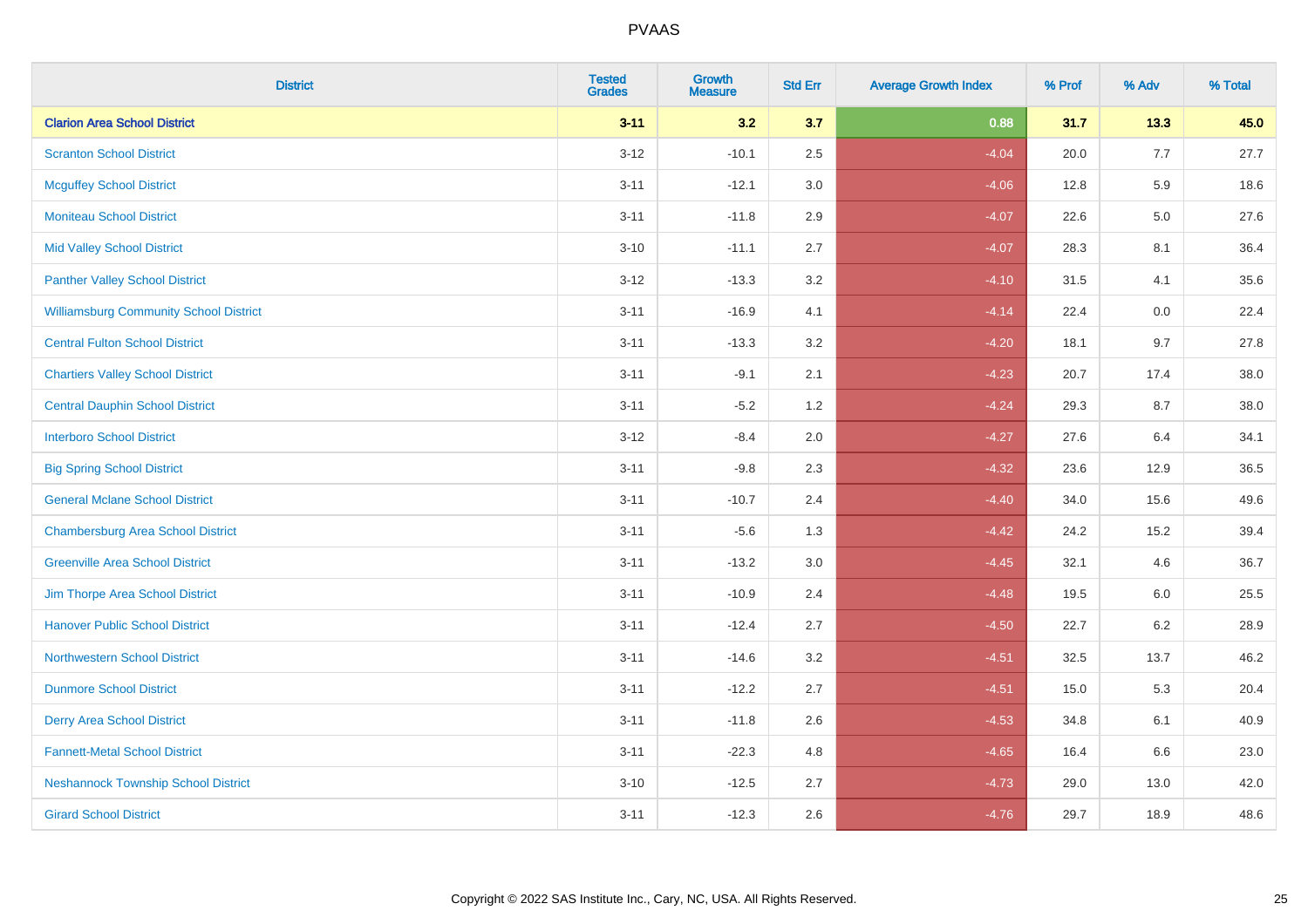| <b>District</b>                                    | <b>Tested</b><br><b>Grades</b> | <b>Growth</b><br><b>Measure</b> | <b>Std Err</b> | <b>Average Growth Index</b> | % Prof | % Adv   | % Total |
|----------------------------------------------------|--------------------------------|---------------------------------|----------------|-----------------------------|--------|---------|---------|
| <b>Clarion Area School District</b>                | $3 - 11$                       | 3.2                             | 3.7            | 0.88                        | 31.7   | 13.3    | 45.0    |
| Lehigh Valley Charter High School For The Arts     | $9 - 10$                       | $-11.8$                         | 2.5            | $-4.76$                     | 28.9   | 5.7     | 34.6    |
| <b>West Mifflin Area School District</b>           | $3 - 12$                       | $-11.9$                         | 2.5            | $-4.77$                     | 15.9   | 4.0     | 19.9    |
| <b>Chartiers-Houston School District</b>           | $3 - 10$                       | $-16.5$                         | 3.5            | $-4.79$                     | 26.3   | 6.6     | 32.9    |
| <b>Executive Education Academy Charter School</b>  | $3 - 10$                       | $-14.6$                         | 3.0            | $-4.81$                     | 8.5    | 1.2     | 9.8     |
| <b>Trinity Area School District</b>                | $3 - 11$                       | $-8.7$                          | 1.8            | $-4.87$                     | 20.9   | 9.8     | 30.8    |
| Meyersdale Area School District                    | $3 - 11$                       | $-16.1$                         | 3.3            | $-4.94$                     | 20.3   | 5.8     | 26.1    |
| <b>East Lycoming School District</b>               | $3 - 11$                       | $-10.9$                         | 2.1            | $-5.08$                     | 22.5   | 8.2     | 30.8    |
| <b>Wilkes-Barre Area School District</b>           | $3 - 11$                       | $-12.4$                         | 2.4            | $-5.18$                     | 14.2   | 3.7     | 17.9    |
| <b>Bristol Township School District</b>            | $3 - 11$                       | $-7.4$                          | 1.4            | $-5.32$                     | 13.8   | 4.6     | 18.4    |
| Philadelphia Academy Charter School                | $3 - 11$                       | $-14.7$                         | 2.7            | $-5.42$                     | 21.6   | 3.9     | 25.5    |
| <b>Washington School District</b>                  | $3 - 11$                       | $-15.9$                         | 2.9            | $-5.44$                     | 12.9   | 1.7     | 14.7    |
| <b>Lincoln Park Performing Arts Charter School</b> | $7 - 11$                       | $-14.9$                         | 2.7            | $-5.45$                     | 39.3   | $8.9\,$ | 48.2    |
| <b>Frazier School District</b>                     | $3 - 11$                       | $-18.9$                         | 3.4            | $-5.49$                     | 18.3   | 1.4     | 19.7    |
| <b>Aliquippa School District</b>                   | $3 - 11$                       | $-20.0$                         | 3.6            | $-5.54$                     | 1.7    | 0.0     | 1.7     |
| <b>Central Cambria School District</b>             | $3 - 11$                       | $-12.7$                         | 2.3            | $-5.61$                     | 19.4   | 7.4     | 26.9    |
| <b>Coatesville Area School District</b>            | $3 - 11$                       | $-9.5$                          | 1.6            | $-5.81$                     | 12.8   | 3.3     | 16.2    |
| <b>New Castle Area School District</b>             | $3 - 12$                       | $-13.6$                         | 2.3            | $-5.99$                     | 17.6   | 2.0     | 19.5    |
| <b>Kennett Consolidated School District</b>        | $3 - 11$                       | $-10.4$                         | 1.7            | $-6.27$                     | 28.7   | 14.0    | 42.7    |
| <b>Big Beaver Falls Area School District</b>       | $3 - 11$                       | $-17.9$                         | 2.8            | $-6.27$                     | 9.4    | 2.8     | 12.2    |
| <b>Hempfield Area School District</b>              | $3 - 12$                       | $-10.2$                         | 1.6            | $-6.37$                     | 28.1   | 19.2    | 47.3    |
| York Co School Of Technology                       | $9 - 12$                       | $-10.9$                         | 1.6            | $-6.79$                     | 22.6   | 4.0     | 26.6    |
| <b>Greater Latrobe School District</b>             | $3 - 11$                       | $-14.1$                         | 2.0            | $-7.14$                     | 41.0   | 12.6    | 53.6    |